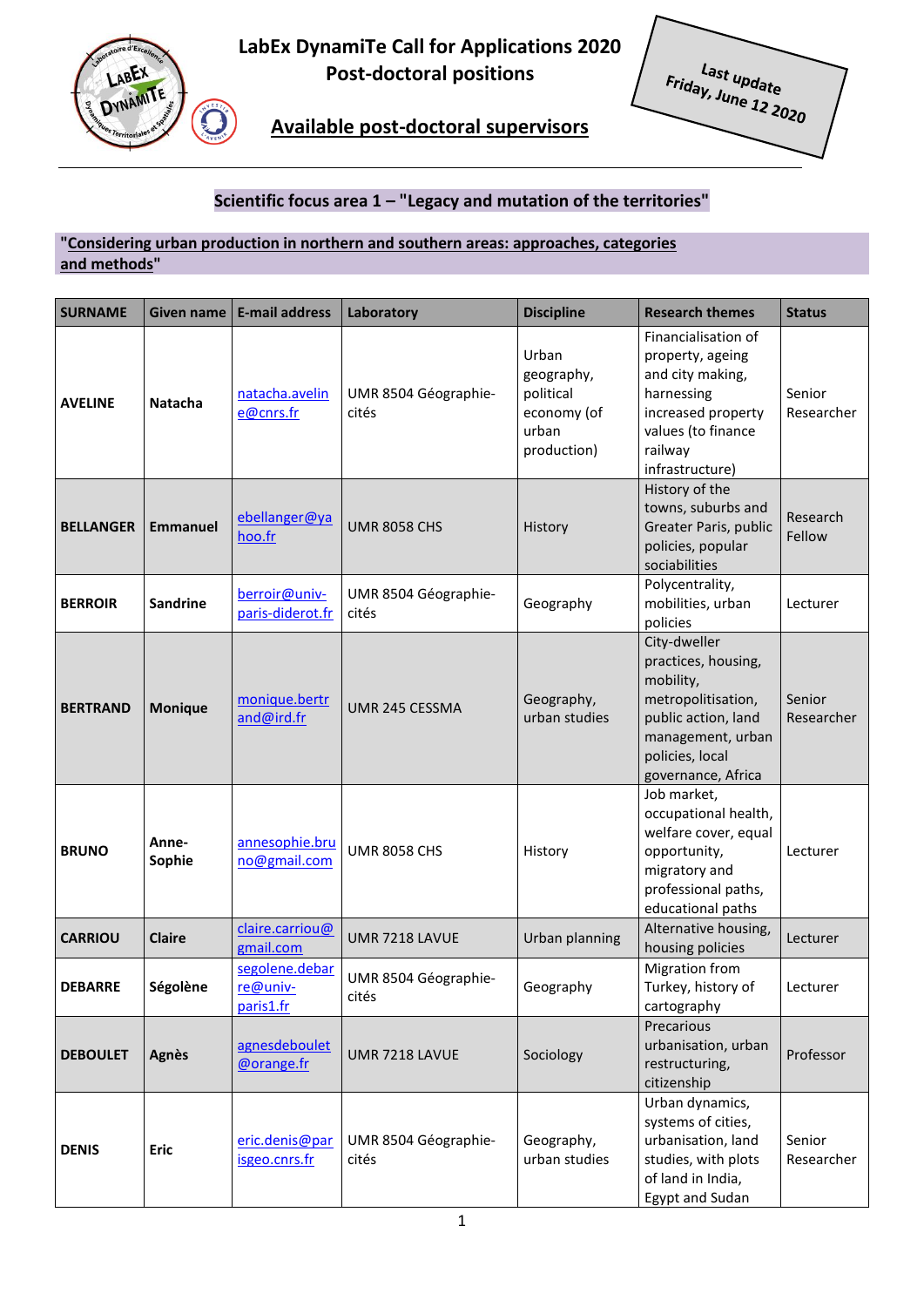| <b>DUPONT</b>                     | Véronique        | veronique.dup<br>ont@ird.fr                           | UMR 245 CESSMA                | Demography                       | "Informal" housing,<br>analysis of urban<br>policies, elimination<br>of precarious<br>housing, socio-<br>spatial exclusion,<br>socio-spatial<br>dynamics of cities in<br>South Asia | Senior<br>Researcher |
|-----------------------------------|------------------|-------------------------------------------------------|-------------------------------|----------------------------------|-------------------------------------------------------------------------------------------------------------------------------------------------------------------------------------|----------------------|
| <b>FERNANDEZ</b><br><b>AGUEDA</b> | <b>Béatriz</b>   | beatriz.fernand<br>ez@ehess.fr                        | UMR 8504 Géographie-<br>cités | Urban planning,<br>architecture  | Large cities, urban<br>population decline,<br>local, global cities                                                                                                                  | Lecturer             |
| <b>FIJALKOW</b>                   | Yankel           | yankel.fijalkow<br>@paris-<br>valdeseine.arch<br>i.fr | UMR 7218 LAVUE                | Sociology, urban<br>studies      | Housing and habitat<br>policies                                                                                                                                                     | Professor            |
| <b>FLEURY</b>                     | <b>Antoine</b>   | afleury@parisg<br>eo.cnrs.fr                          | UMR 8504 Géographie-<br>cités | Geography,<br>urban studies      | Public spaces,<br>commerce,<br>mobilities, Greater<br>Paris                                                                                                                         | Research<br>Fellow   |
| <b>FROMENT</b>                    | <b>Pascale</b>   | pascale.fromen<br>t@univ-<br>paris8.fr                | UMR 7533 LADYSS               | Geography                        | Informal,<br>(Mediterranean)<br>cities, standards,<br>production system,<br>culture/heritage,<br>commons                                                                            | Professor            |
| LE GOIX                           | Renaud           | renaud.legoix<br>@univ-paris-<br>diderot.fr           | UMR 8504 Géographie-<br>cités | Geography                        | Housing dynamics,<br>affordable home<br>ownership,<br>inequalities,<br>segregations,<br>France, Europe,<br>North America                                                            | Professor            |
| <b>MAULAT</b>                     | <b>Juliette</b>  | juliette.maulat<br>@univ-paris1.fr                    | UMR 8504 Géographie-<br>cités | Town planning,<br>urban planning | Relationship<br>between transport<br>and town planning,<br>regional planning,<br>transport companies<br>and urban<br>production,<br>sustainable mobility<br>policies                | Lecturer             |
| <b>MICHEL</b>                     | <b>Aurélia</b>   | aurelia.michel<br>@univ-paris-<br>diderot.fr          | UMR 245 CESSMA                | History                          | Latin American<br>urban societies<br>(Brazil, Mexico)                                                                                                                               | Lecturer             |
| <b>MORANGE</b>                    | <b>Marianne</b>  | marianne.mora<br>nge@univ-<br>paris-diderot.fr        | UMR 245 CESSMA                | Geography                        | Urban policies,<br>neoliberalisation,<br>power, sub-Saharan<br>Africa                                                                                                               | Professor            |
| <b>MORELLE</b>                    | <b>Marie</b>     | Marie.Morelle<br>@univ-paris1.fr                      | UMR 8586 Prodig               | Geography                        | Urban studies,<br>carceral studies,<br>political and<br>economic<br>informality,<br>North/South                                                                                     | Lecturer             |
| OZOUF-<br><b>MARIGNIER</b>        | <b>Marie-Vic</b> | marie-<br>vic.ozouf-<br>marignier@ehe<br>ss.fr        | UMR 8504 Géographie-<br>cités | Geography,<br>history            | Territorial public<br>action, knowledge<br>and actions with<br>regard to the<br>territory and the city                                                                              | Senior<br>Lecturer   |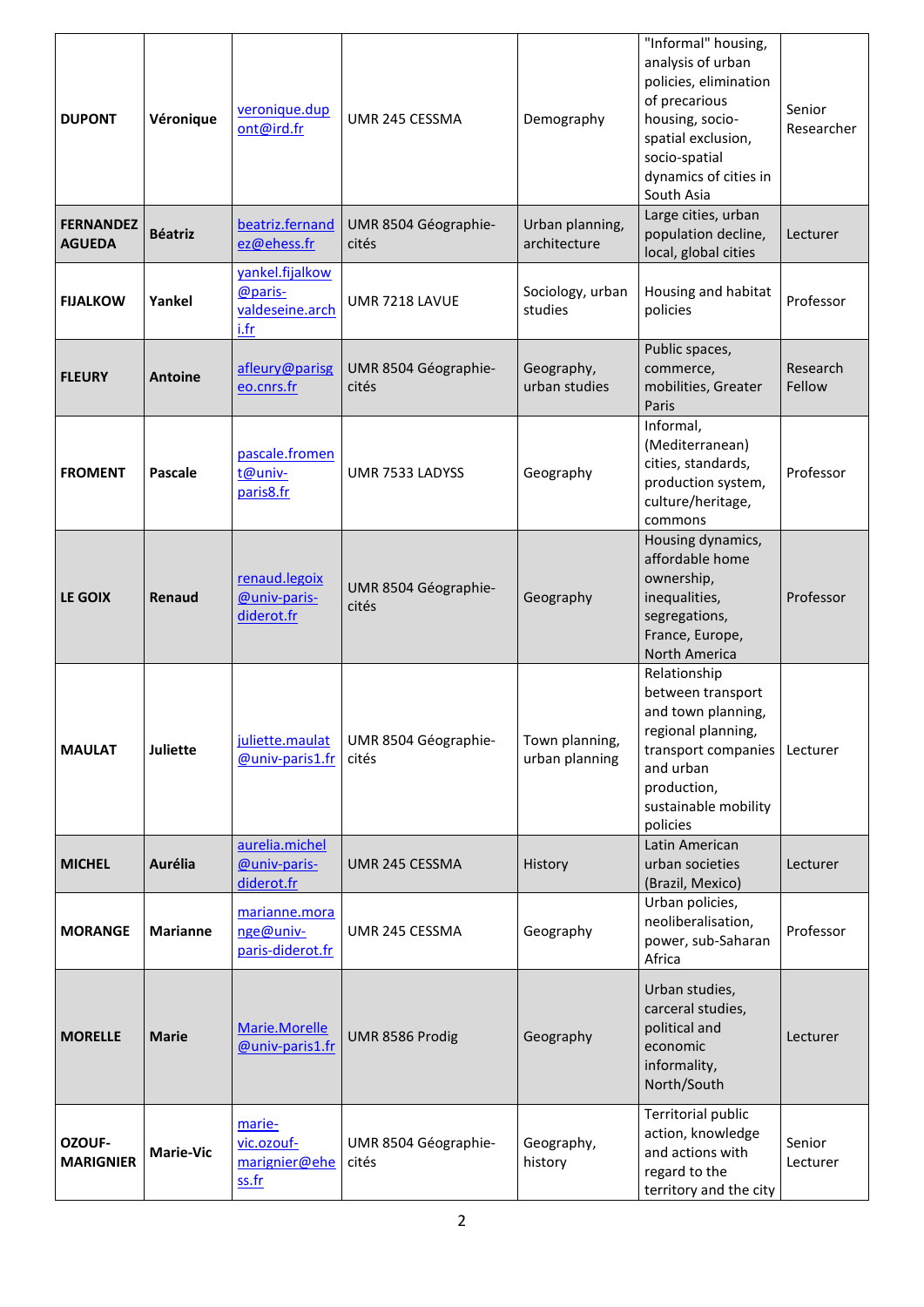| <b>PEYRONNIE</b>  | <b>Karine</b>     | karine.peyronn<br>ie@ird.fr                        | UMR 8586 Prodig               | Urban<br>geography,<br>urban planning | Production of urban<br>space,<br>metropolisation;<br>land, urban property<br>and financialisation<br>of the city; urban<br>governance: in<br><b>Mainland South East</b><br>Asia, particularly in<br>Laos | Research<br>Fellow |
|-------------------|-------------------|----------------------------------------------------|-------------------------------|---------------------------------------|----------------------------------------------------------------------------------------------------------------------------------------------------------------------------------------------------------|--------------------|
| <b>QUEVA</b>      | Christophe        | christophe.que<br>va@univ-<br>paris1.fr            | UMR 8504 Géographie-<br>cités | Geography                             | Rural spaces, small<br>and medium-sized<br>towns, planning,<br>local development,<br>stakeholders                                                                                                        | Lecturer           |
| <b>RAINHORN</b>   | <b>Judith</b>     | judith.rainhorn<br>@univ-paris1.fr                 | <b>UMR 8058 CHS</b>           | Contemporary<br>history               | Urban and industrial<br>societies, work,<br>social protection<br>and public health,<br>health &<br>environment and<br>health & work<br>policies                                                          | Professor          |
| <b>RIBARDIERE</b> | <b>Antonine</b>   | antonine.ribard<br>iere@univ-<br>paris1.fr         | UMR 8586 Prodig               | Geography                             | Socio-spatial<br>inequalities, urban<br>fringes, access to<br>housing, residential<br>paths                                                                                                              | Lecturer           |
| <b>RIVIERE</b>    | <b>Dominique</b>  | dr@parisgeo.c<br>nrs.fr                            | UMR 8504 Géographie-<br>cités | Geography                             | Urban, regional and<br>European policies,<br>local development                                                                                                                                           | Professor          |
| <b>SPIRE</b>      | <b>Amandine</b>   | amandine.spire<br>@univ-paris-<br>diderot.fr       | UMR 245 CESSMA                | Geography                             | Power relationships,<br>forced evictions,<br>right to the city,<br>everyday<br>experiences,<br>regulation of the<br>informal sector,<br>political recognition                                            | Lecturer           |
| <b>VALETTE</b>    | Jean-<br>François | jean-<br>francois.valette<br>02@univ-<br>paris8.fr | UMR 7533 LADYSS               | Geography                             | Anchoring, Social<br>division of space,<br>Intra-urban<br>mobilities, Housing,<br>Fringes, Working-<br>class districts, Land<br>regulation (in<br>Mexico)                                                | Lecturer           |
| <b>VORMS</b>      | <b>Charlotte</b>  | charlotte.vorm<br>s@univ-<br>paris1.fr             | <b>UMR 8058 CHS</b>           | History                               | Working-class<br>fringes, housing,<br>informal city, Spain                                                                                                                                               | Lecturer           |

# **"Systems of settlement over lengthy time spans"**

| <b>SURNAME</b>                  |        | Given name $ $ E-mail address                      | Laboratory                    | <b>Discipline</b> | <b>Research themes</b> | <b>Status</b> |
|---------------------------------|--------|----------------------------------------------------|-------------------------------|-------------------|------------------------|---------------|
| <b>BAUDET-</b><br><b>MICHEL</b> | Sophie | sophie.baudet-<br>michel@univ-<br>paris-diderot.fr | UMR 8504 Géographie-<br>cités | Geography         | Health, services       | Lecturer      |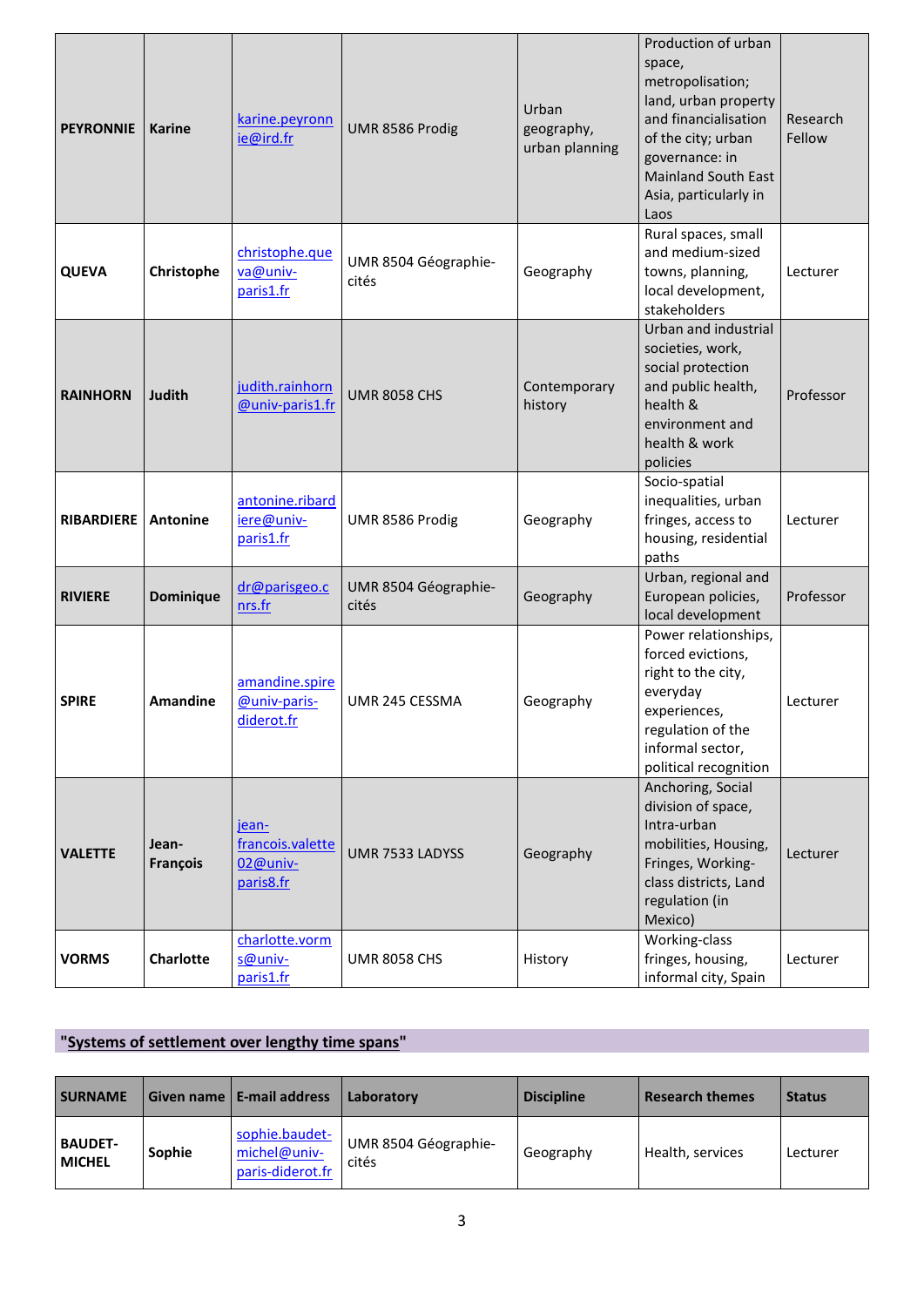| <b>BRETAGNO</b><br><b>LLE</b> | Anne             | anne.bretagnoll<br>e@parisgeo.cnr<br><u>s.fr</u> | UMR 8504 Géographie-<br>cités | Geography             | Settlement systems                                                                                     | Professor            |
|-------------------------------|------------------|--------------------------------------------------|-------------------------------|-----------------------|--------------------------------------------------------------------------------------------------------|----------------------|
| <b>DESACHY</b>                | <b>Bruno</b>     | <b>Bruno.Desachy</b><br>@univ-paris1.fr          | UMR 7041 ArScAn               | Archaeology           | Information systems<br>and processing<br>archaeological data                                           | Lecturer             |
| OZOUF-<br><b>MARIGNIER</b>    | <b>Marie-Vic</b> | ozoufmv@ehes<br>s.fr                             | UMR 8504 Géographie-<br>cités | Geography,<br>history | Territorial public<br>action, knowledge<br>and actions with<br>regard to the<br>territory and the city | Senior<br>Lecturer   |
| <b>ROBERT</b>                 | <b>Sandrine</b>  | Sandrine.robert<br>@ehess.fr                     | UMR 8504 Géographie-<br>cités | Geography             | Archaeo-geography                                                                                      | Lecturer             |
| <b>SANDERS</b>                | Lena             | lena.sanders@<br>parisgeo.cnrs.fr                | UMR 8504 Géographie-<br>cités | Geography             | Settlement systems                                                                                     | Senior<br>Researcher |

# **"Circulation of models and heterogeneity of developments"**

| <b>SURNAME</b>                 | <b>Given name</b> | <b>E-mail address</b>                    | Laboratory      | <b>Discipline</b>                  | <b>Research themes</b>                           | <b>Status</b>        |
|--------------------------------|-------------------|------------------------------------------|-----------------|------------------------------------|--------------------------------------------------|----------------------|
| <b>CLERC</b>                   | <b>Valérie</b>    | valerie.clerc@ir<br>d.fr                 | UMR 245 CESSMA  | Architecture and<br>urban planning | Informal districts<br>and urban public<br>action | Research<br>Fellow   |
| <b>D'ALESSAN</b><br><b>DRO</b> | Cristina          | cristina.dalessa<br>ndro@wanado<br>0.fr  | UMR 8586 Prodig | Geography                          | Natural resource<br>governance                   | Research<br>Fellow   |
| <b>DE</b><br><b>BERCEGOL</b>   | Rémi              | remi.debercego<br>$\alpha$ gmail.com     | UMR 8586 Prodig | Geography                          | Urban management<br>and basic services           | Research<br>Fellow   |
| <b>METZGER</b>                 | Pascale           | pascale.metzge<br>r@ird.fr               | UMR 8586 Prodig | Sociology,<br>geography            | Risk management                                  | Research<br>Fellow   |
| <b>PEYROUX</b>                 | Elisabeth         | elisabeth.peyro<br>ux@cnrs.fr            | UMR 8586 Prodig | Geography                          | Circulation of urban<br>models                   | Research<br>Fellow   |
| <b>ZERAH</b>                   | Marie-<br>Hélène  | marie-<br>helene.zerah@i<br><u>rd.fr</u> | UMR 245 CESSMA  | Urban planning                     | Large Asian cities.,<br>urban services           | Senior<br>Researcher |

# **"The construction of spatiality in ancient societies"**

| <b>SURNAME</b>  | Given name l    | <b>E-mail address</b>                    | Laboratory      | <b>Discipline</b>              | <b>Research themes</b>                                                                                                                              | <b>Status</b>      |
|-----------------|-----------------|------------------------------------------|-----------------|--------------------------------|-----------------------------------------------------------------------------------------------------------------------------------------------------|--------------------|
| <b>BARBIER</b>  | Josiane         | jbarbier@paris<br>nanterre.fr            | UMR 7041 ArScAn | Medieval history               | North-western<br>Europe, Gaul and<br>Frankish areas,<br>States, barbarian<br>kingdoms,<br>territories, cities,<br>topography,<br>borders, networks. | Lecturer           |
| <b>CHAMBON</b>  | Grégory         | gregory.chamb<br>on29@gmail.co<br>m      | UMR 8210 ANHIMA | Assyriology                    | Ancient knowledge<br>and skills, material<br>culture, history of<br>techniques                                                                      | Senior<br>Lecturer |
| <b>CHAUSSON</b> | <b>François</b> | francois.chauss<br>on@univ-<br>paris1.fr | UMR 8210 ANHIMA | History of the<br>Roman Empire | Social, political,<br>administrative<br>history, epigraphy,<br>prosopography                                                                        | Professor          |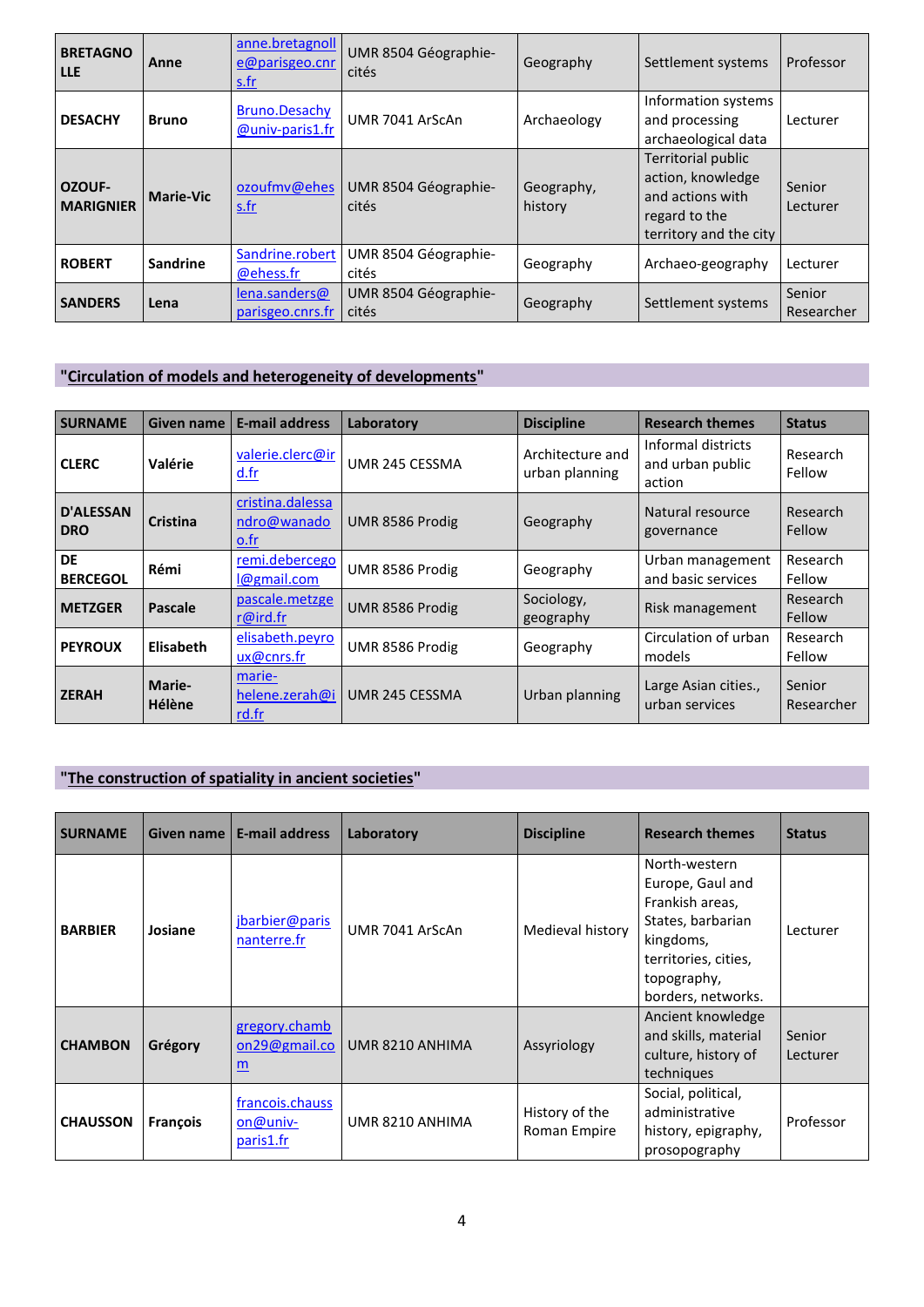| <b>D'ERCOLE</b>                                  | <b>Cecilia</b> | mcdercol@ehe<br>ss.fr                    | UMR 8210 ANHIMA | Ancient history,<br>archaeology                                                                                               | <b>Trade</b>                                                                                                                                                                                                                                                                | Senior<br>Lecturer |
|--------------------------------------------------|----------------|------------------------------------------|-----------------|-------------------------------------------------------------------------------------------------------------------------------|-----------------------------------------------------------------------------------------------------------------------------------------------------------------------------------------------------------------------------------------------------------------------------|--------------------|
| <b>DESTEPHEN</b>                                 | Sylvain        | SDESTEPH@PA<br><b>RISNANTERRE.F</b><br>R | UMR 7041 ArScAn | Roman history                                                                                                                 | The Roman East                                                                                                                                                                                                                                                              | Lecturer           |
| <b>GONZALEZ</b><br><b>VILLAESCU</b><br><b>SA</b> | <b>Ricardo</b> | ricardo.gv@par<br>isnanterre.fr          | UMR 7041 ArScAn | Archaeology of<br>Gaul and the<br>European north-<br>west;<br>archaeology and<br>provincial history<br>of the Roman<br>Empire | Coastal areas, the<br>shore and the<br>littoral zone as an<br>individualised<br>landscape, networks<br>and interactions<br>between island and<br>coastal societies,<br>shapes of cities,<br>low-density urban<br>planning, Roman<br>urban planning's<br>reception           | Professor          |
| <b>NISSEN</b>                                    | Anne           | anne.nissen@u<br>niv-paris1.fr           | UMR 7041 ArScAn | Medieval<br>archaeology                                                                                                       | Territorial<br>organisations of<br>rural spaces.<br>Symbolic<br>presentation of<br>landscapes.<br>Rural archaeology.<br>Material expressions<br>of the early Middle<br>Age.<br>Funerary<br>archaeology<br>Northern France,<br>North-western<br>Europe                       | Professor          |
| <b>PROST</b>                                     | <b>Francis</b> | francis.prost@<br>univ-paris1.fr         | UMR 7041 ArScAn | Greek<br>archaeology                                                                                                          | Craft industry in<br><b>Archaic Greece:</b><br>production,<br>circulation, trade;<br>religious territories,<br>symbolic spaces in<br>the Archaic Greek<br>world; material<br>culture and urban<br>planning of Greek<br>cities in Asia Minor<br>in the Hellenistic<br>period | Professor          |
| <b>ROSSIGNOL</b>                                 | Benoît         | Benoit.Rossign<br>ol@univ-<br>paris1.fr  | UMR 8210 ANHIMA | Ancient history                                                                                                               | Political history of<br>the Roman Empire<br>(Antonine period),<br>military history of<br>the Roman Empire;<br>environmental<br>history, Roman<br>epigraphy.                                                                                                                 | Lecturer           |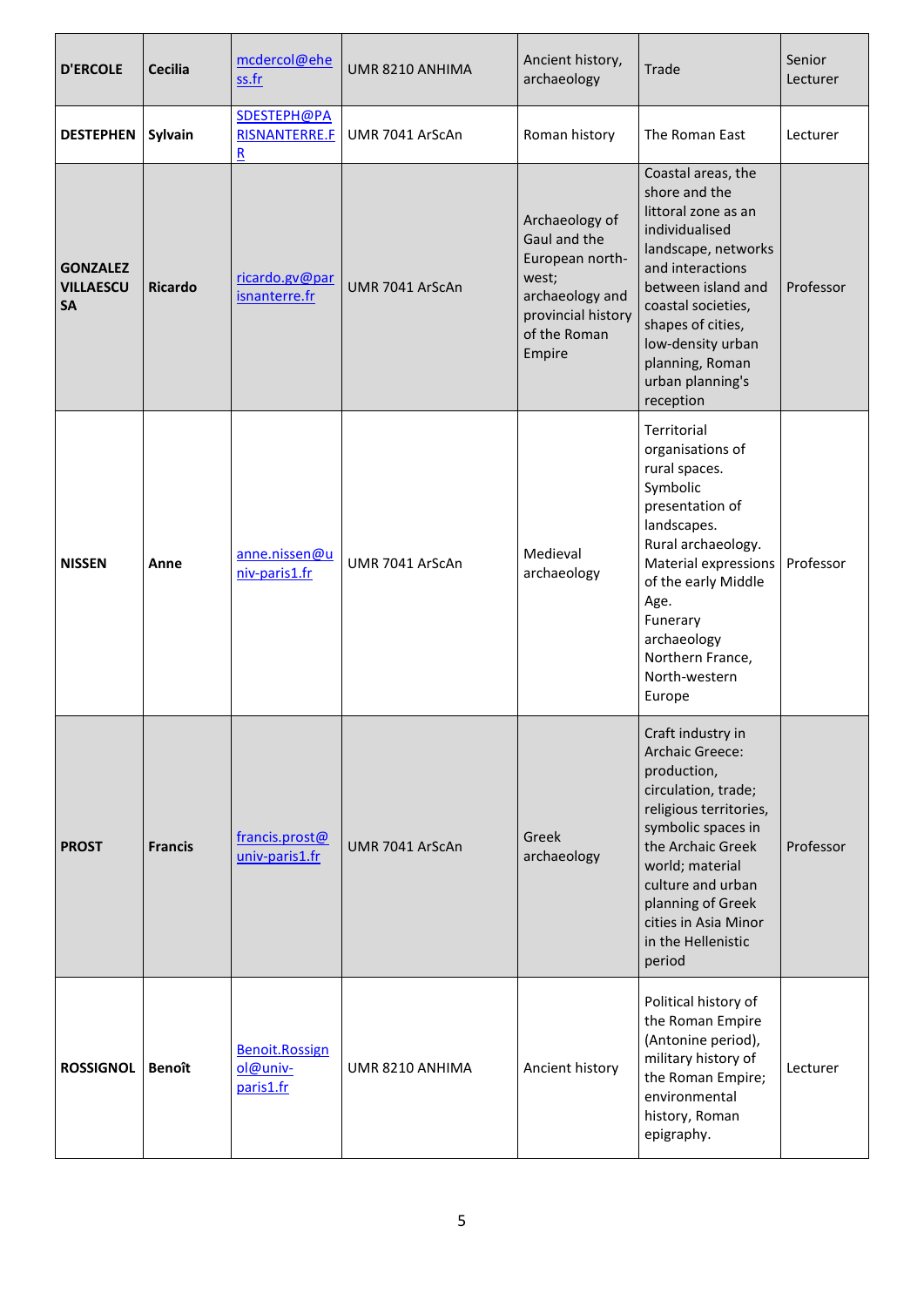| <b>VILLENEU</b><br><b>VE</b> | <b>Francois</b> | francois.vileneu<br>ve@univ-<br>paris1.fr | UMR 7041 ArScAn | Archaeology of<br>historical periods | Territorial and<br>settlement<br>dynamics in Ancient<br>Syria and Arabia;<br>trade flows by road,<br>caravan and sea;<br>Red Sea | Professor |
|------------------------------|-----------------|-------------------------------------------|-----------------|--------------------------------------|----------------------------------------------------------------------------------------------------------------------------------|-----------|
|------------------------------|-----------------|-------------------------------------------|-----------------|--------------------------------------|----------------------------------------------------------------------------------------------------------------------------------|-----------|

# **"Heritage: knowledge and circulations"**

| <b>SURNAME</b>                   |                  | Given name   E-mail address                  | Laboratory          | <b>Discipline</b>          | <b>Research themes</b>                                                                                                                                | <b>Status</b> |
|----------------------------------|------------------|----------------------------------------------|---------------------|----------------------------|-------------------------------------------------------------------------------------------------------------------------------------------------------|---------------|
| <b>BOUKHRIS</b>                  | Linda            | Linda.Boukhris<br>@univ-paris1.fr            | EA 7337 EIREST      | Geography                  | Heritage<br>designation,<br>Nature/Culture,<br>understated<br>knowledge, Afro-<br>descendant<br>diaspora, Americas<br>(Central America,<br>Caribbean) | Lecturer      |
| <b>COMINE</b><br>LLI             | <b>Francesca</b> | cominellifrance<br>sca@gmail.co<br>m         | EA 7337 EIREST      | Economics                  | Intangible cultural<br>heritage, Commons                                                                                                              | Lecturer      |
| <b>COUSIN</b>                    | <b>Saskia</b>    | saskia.cousin@<br>parisdescartes.<br>fr      | UMR 245 CESSMA      | Anthropology               | Legacies, urban<br>studies                                                                                                                            | Lecturer      |
| <b>GOETSCH</b><br>EL             | <b>Pascale</b>   | pascale.goetsc<br>hel@gmail.com              | <b>UMR 8058 CHS</b> | History                    | Intangible heritage,<br>entertainment and<br>recreation,<br>patrimonialization                                                                        | Professor     |
| <b>GRAVARI-</b><br><b>BARBAS</b> | Maria            | maria.gravari-<br>barbas@wanad<br>oo.fr      | EA 7337 EIREST      | Geography/<br>Architecture | Heritage<br>designation; urban<br>heritage and the<br>issues of<br>gentrification,<br>aestheticization and<br>artialisation; World<br>heritage        | Professor     |
| <b>JACQUOT</b>                   | <b>Sébastien</b> | Sebastien.Jacq<br>uot@univ-<br>paris1.fr     | EA 7337 EIREST      | Geography /<br>Planning    | Heritage<br>designation,<br>heritage from<br>below, world<br>heritage, tourism,<br>circulations and<br>heritages                                      | Lecturer      |
| <b>MORELLE</b>                   | <b>Marie</b>     | Marie.Morelle<br>@univ-paris1.fr             | UMR 8586 Prodig     | Geography                  | Urban studies,<br>alternative legacies,<br>Africa                                                                                                     | Lecturer      |
| <b>NATIVEL</b>                   | <b>Didier</b>    | didier.nativel@<br>univ-paris-<br>diderot.fr | UMR 245 CESSMA      | History                    | Urban studies,<br>cultural and<br>sensorial history,<br>Africa, Indian Ocean                                                                          | Professor     |
| <b>VERLAINE</b>                  | Julie            | julie.verlaine@<br>univ-paris1.fr            | <b>UMR 8058 CHS</b> | History                    | Heritage<br>designation,<br>museums,<br>patronage,<br>community<br>involvement                                                                        | Lecturer      |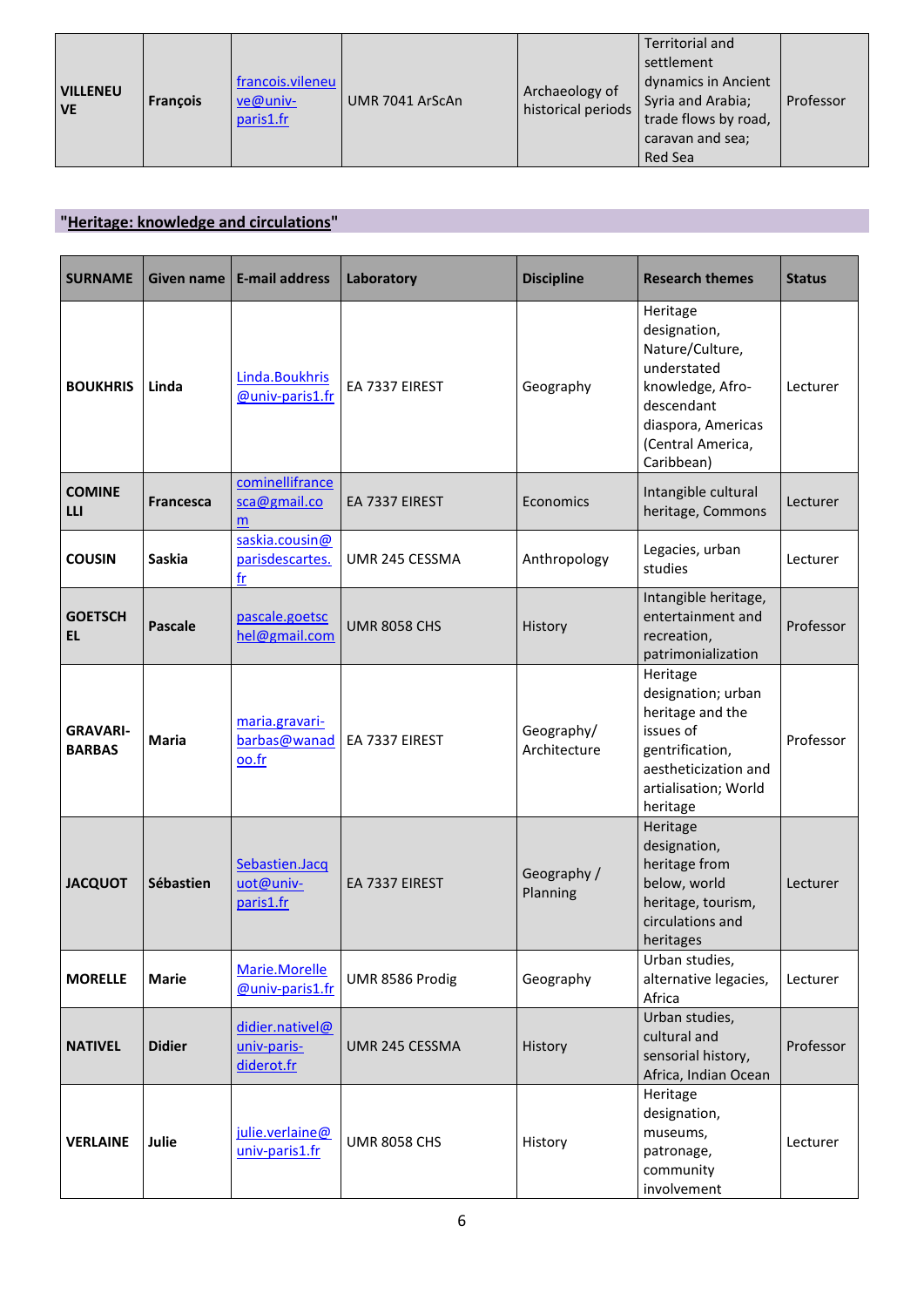# **Scientific focus area 2 – "The impacts of environmental changes and risks on biodiversity and societies"**

# **"Environmental changes and societies in the past"**

| <b>SURNAME</b>        | <b>Given name</b> | <b>E-mail address</b>                         | Laboratory          | <b>Discipline</b>             | <b>Research themes</b>                                                                                                                                                                          | <b>Status</b>        |
|-----------------------|-------------------|-----------------------------------------------|---------------------|-------------------------------|-------------------------------------------------------------------------------------------------------------------------------------------------------------------------------------------------|----------------------|
| <b>ALIX</b>           | Claire            | claire.alix@cnrs<br>$.$ fr                    | UMR 8096 ArchAm     | Archaeology                   | Arctic/subarctic<br>area, archaeology of<br>wood (xylology,<br>dendrochronology,<br>technology)                                                                                                 | Lecturer             |
| <b>ANDRIEU</b>        | Chloé             | <b>Chloe.ANDRIEU</b><br>@cnrs.fr              | UMR 8096 ArchAm     | Archaeology                   | Maya area, collapse,<br>classical age                                                                                                                                                           | Research<br>Fellow   |
| <b>ANTOINE</b>        | <b>Pierre</b>     | Pierre.Antoine<br>@lgp.cnrs.fr                | <b>UMR 8591 LGP</b> | Geomorphology,<br>Geosciences | Pleistocene,<br>chronostratigraphy,<br>France                                                                                                                                                   | Senior<br>Researcher |
| <b>ASTRUC</b>         | Laurence          | Laurence.astru<br>c@gmail.com                 | UMR 7041 ArScan     | Archaeology                   | Neolithic stone tools<br>in the Eastern<br>Mediterranean and<br>Caucasia; geological<br>sources, economics<br>of agropastoral<br>societies                                                      | Research<br>Fellow   |
| <b>BETARD</b>         | François          | francois.betard<br>@univ-paris-<br>diderot.fr | <b>PRODIG</b>       | Geography                     | Geomorphology,<br>paleoenvironments,<br>geodiversity,<br>biodiversity                                                                                                                           | Lecturer             |
| <b>BIGNON-</b><br>LAU | <b>Olivier</b>    | Olivier.BIGNON<br>-LAU@cnrs.fr                | UMR 7041 ArScan     | Archaeozoology                | Feeding behaviours<br>of game,<br>paleoecology                                                                                                                                                  | Research<br>Fellow   |
| <b>BRIDAULT</b>       | Anne              | anne.bridault@<br>cnrs.fr                     | UMR 7041 ArScan     | Prehistory,<br>archeozoology  | Large fauna<br>dynamics during the<br>Late Glacial-<br>Holocene transition,<br>hunting economies<br>between -20,000<br>and -6,000 BP;<br>North Western<br>Europe, Southern<br>Levant            | Senior<br>Researcher |
| <b>CASTANET</b>       | Cyril             | cyrilcastanet@<br>hotmail.com                 | <b>UMR 8591 LGP</b> | Geomorphology,<br>hydrology   | Dynamics of<br>hydrosystems and<br>morphogenesis of<br>river valleys;<br>interactions<br>between societies<br>and environments in<br>alluvial contexts;<br>Mesoamerica,<br>France, North Africa | Lecturer             |
| <b>DABKOWS</b><br>ΚI  | Julie             | julie.dabkowski<br>@lgp.cnrs.fr               | <b>UMR 8591 LGP</b> | Geology,<br>geochemistry      | Quaternary<br>(interglacial)<br>paleoclimates and<br>paleoenvironments<br>/ Continental<br>carbonates<br>(calcareous tufa) /<br>Geoarchaeology                                                  | Research<br>Fellow   |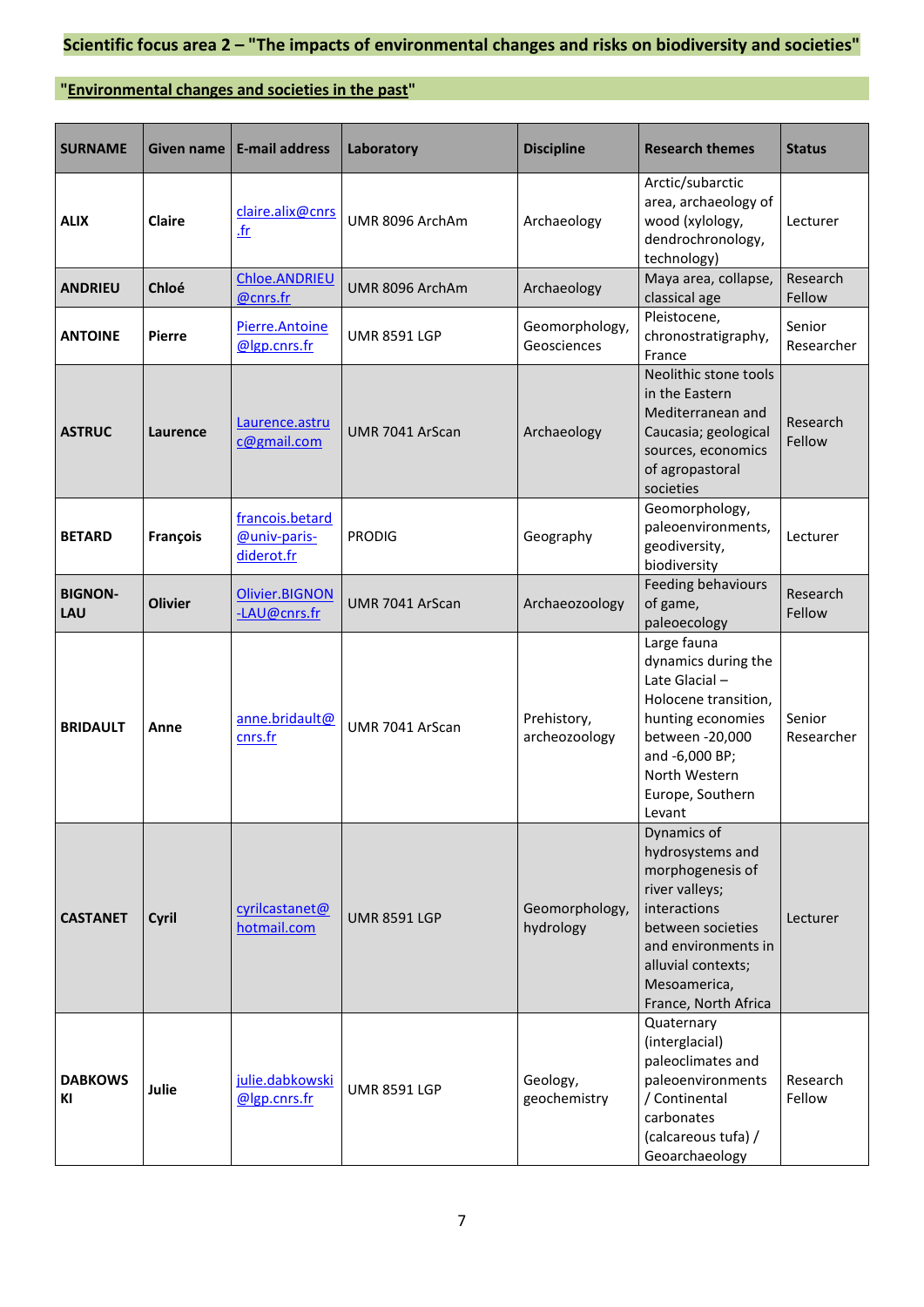| <b>DARCQUE</b>                    | <b>Pascal</b>    | pascal.darcque<br>@cnrs.fr                        | UMR 7041 ArScAn       | Archaeology                                                     | Habitat and<br>protohistoric<br>societies in Greece<br>and in the Eastern<br>Mediterranean,<br>Neolithic, Bronze<br>Age                                                                                                                           | Senior<br>Researcher |
|-----------------------------------|------------------|---------------------------------------------------|-----------------------|-----------------------------------------------------------------|---------------------------------------------------------------------------------------------------------------------------------------------------------------------------------------------------------------------------------------------------|----------------------|
| <b>DARRAS</b>                     | Véronique        | vero.darras@c<br>nrs.fr                           | UMR 8096 ArchAm       | Archaeology                                                     | Social and economic<br>organisation of<br>stratified agrarian<br>societies in<br>Mesoamerica;<br>Habitat structure,<br>migrations, artisanal<br>productions and<br>identities;<br>technology,<br>circulation,<br>symbolism of lithic<br>materials | Senior<br>Researcher |
| <b>DAVID</b>                      | Eva              | eva.david@cnr<br>s.fr                             | UMR 7041 ArScAn       | Prehistory                                                      | Technology, bone<br>tools                                                                                                                                                                                                                         | Research<br>Fellow   |
| <b>ELLIOTT</b>                    | Michèle          | Michelle.Elliott<br>@univ-paris1.fr               | UMR 7041 ArScAn       | Environmental<br>archaeology                                    | Resource<br>management and<br>environmental<br>changes in the Maya<br>area                                                                                                                                                                        | Lecturer             |
| <b>FONTANA</b>                    | Laure            | laure.fontana@<br>cnrs.fr                         | UMR 7041 ArScAn       | Archaeozoology                                                  | Society-<br>environment<br>relationship,<br>economy of animal<br>resources, annual<br>nomadism cycles<br>(territories)                                                                                                                            | Research<br>Fellow   |
| <b>GARNIER</b>                    | <b>Aline</b>     | aline.garnier@<br>u-pec.fr                        | <b>UMR 8591 LGP</b>   | Geography,<br>Geomorphology,<br>Biogeography,<br>Phytolithology | Paleoenvironments,<br>Quaternary<br>landscape and<br>environmental<br>dynamics of fluvial<br>systems,<br>anthropisation of<br>plant landscapes,<br>nature/society<br>interactions, tropical<br>spaces.                                            | Lecturer             |
| <b>GAUTIER-</b><br><b>COSTARD</b> | <b>Emmanuèle</b> | Emmanuele.Ga<br>utier@lgp.cnrs.<br>f <sub>r</sub> | <b>UMR 8591 LGP</b>   | Geomorphology,<br>hydrology                                     | Impacts of<br>environmental<br>changes on fluvial<br>hydrosystems                                                                                                                                                                                 | Professor            |
| <b>GILIGNY</b>                    | François         | <b>Francois.Giligny</b><br>@univ-paris1.fr        | UMR 8215 Trajectoires | Archaeology                                                     | Territories and<br>production systems,<br>silex mines, ceramic<br>technology, digital<br>archaeology;<br>Neolithic; Bronze<br>Age                                                                                                                 | Professor            |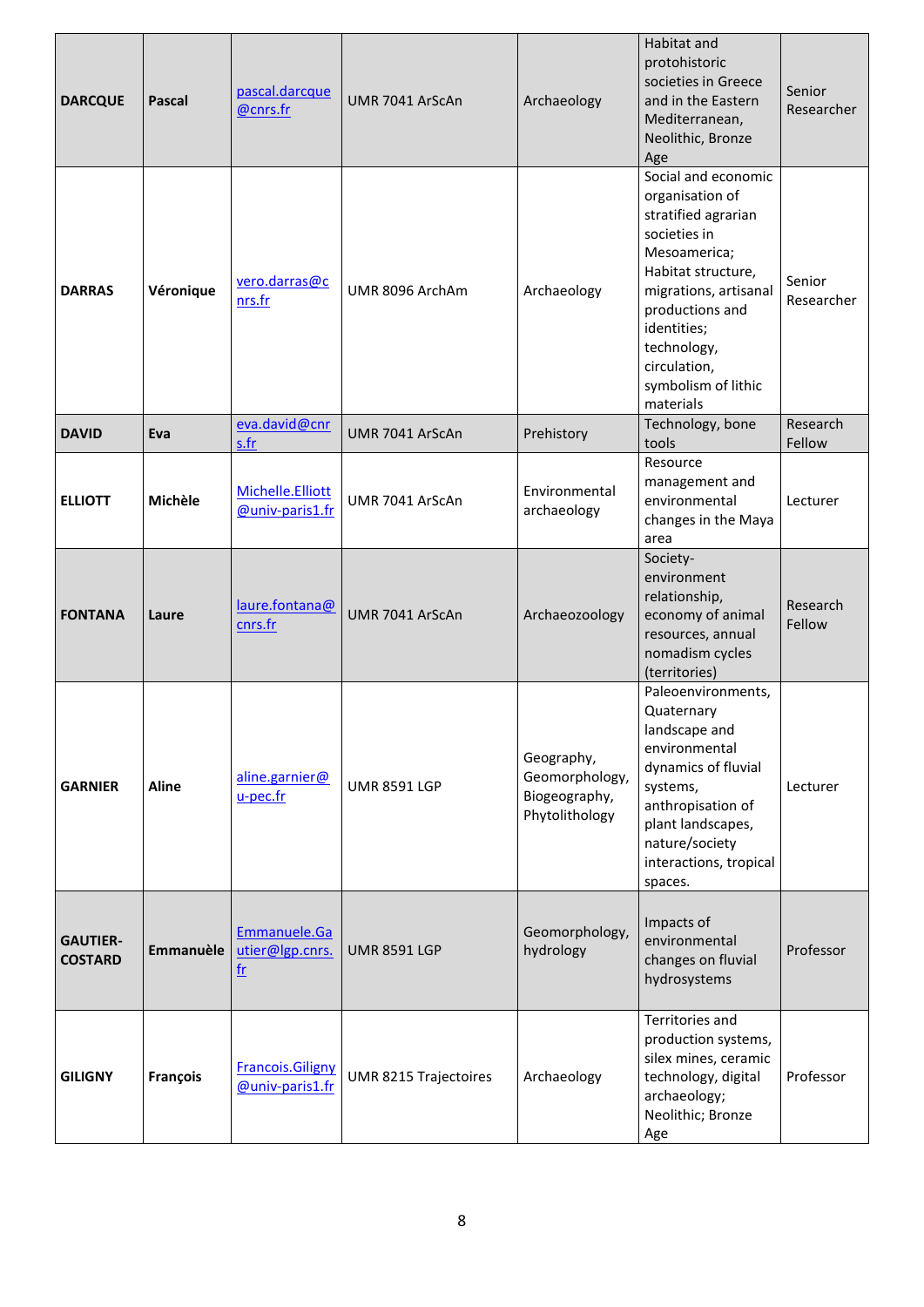| GOB                                | Frédéric       | frederic.gob@u<br>niv-paris1.fr   | <b>UMR 8591 LGP</b>   | Geomorphology,<br>hydrology                    | Fluvial<br>geomorphology and<br>sedimentary<br>dynamics,<br>Characterisation of<br>hydrosystems<br>France                                                                                         | Lecturer             |
|------------------------------------|----------------|-----------------------------------|-----------------------|------------------------------------------------|---------------------------------------------------------------------------------------------------------------------------------------------------------------------------------------------------|----------------------|
| <b>GOEPFERT</b>                    | <b>Nicolas</b> | Nicolas.Goepfe<br>rt@cnrs.fr      | UMR 8096 ArchAm       | Archaeology,<br>Archaeozoology                 | South America,<br>housing and<br>economy                                                                                                                                                          | Research<br>Fellow   |
| <b>GRANAI</b>                      | Salomé         | salomegranai@<br>yahoo.fr         | <b>UMR 8591 LGP</b>   | Malacology                                     | Paleoenvironments,<br>Holocene, Europe                                                                                                                                                            | Research<br>Fellow   |
| <b>HAMON</b>                       | Caroline       | caroline.hamon<br>@cnrs.fr        | UMR 8215 Trajectoires | Protohistoric<br>archaeology                   | Neolithisation<br>mechanisms and<br>scenarios,<br>protohistoric<br>economies and<br>technical systems,<br>diets                                                                                   | Research<br>Fellow   |
| <b>HERISSON</b>                    | <b>David</b>   | david.herisson<br>@cnrs.fr        | UMR 7041 ArScAn       | Prehistory                                     | Earliest Western<br>European humans                                                                                                                                                               | Research<br>Fellow   |
| <b>LAVIGNE</b>                     | <b>Franck</b>  | franck.lavigne<br>@univ-paris1.fr | <b>UMR 8591 LGP</b>   | Physical<br>geography                          | Environmental<br>changes and<br>societies of the past<br>in Indonesia,<br>principally<br>Holocene; rapid<br>geomorphic or<br>climatic crises<br>caused by high-<br>intensity natural<br>phenomena | Professor            |
| <b>LEMONNI</b><br>ER               | Eva            | Eva.Lemonnier<br>@univ-paris1.fr  | UMR 8096 ArchAm       | archaeology                                    | Relationship<br>between societies<br>and environments in<br>the Classical Mayan<br>lowlands (250-900) -<br>Dynamics of social,<br>agrarian and<br>political<br>organisations                      | Lecturer             |
| <b>LESPEZ</b>                      | Laurent        | laurent.lespez<br>@u-pec.fr       | <b>UMR 8591 LGP</b>   | Geography,<br>Geoarchaeology,<br>Geomorphology | Nature/society<br>interactions, Fluvial<br>systems,<br>Paleoenvironments,<br>Landscape history,<br>Ecological<br>rehabilitation,<br>Holocene, Upper<br>Pleistocene                                | Professor            |
| <b>LIMONDIN-</b><br><b>LOZOUET</b> | <b>Nicole</b>  | Nicole.Limondi<br>n@lgp.cnrs.fr   | <b>UMR 8591 LGP</b>   | Quaternary<br>malacology                       | Pleistocene<br>interglacials,<br>environmental<br>changes and<br>anthropisation in<br>the Holocene,<br>paleobiodiversity                                                                          | Senior<br>Researcher |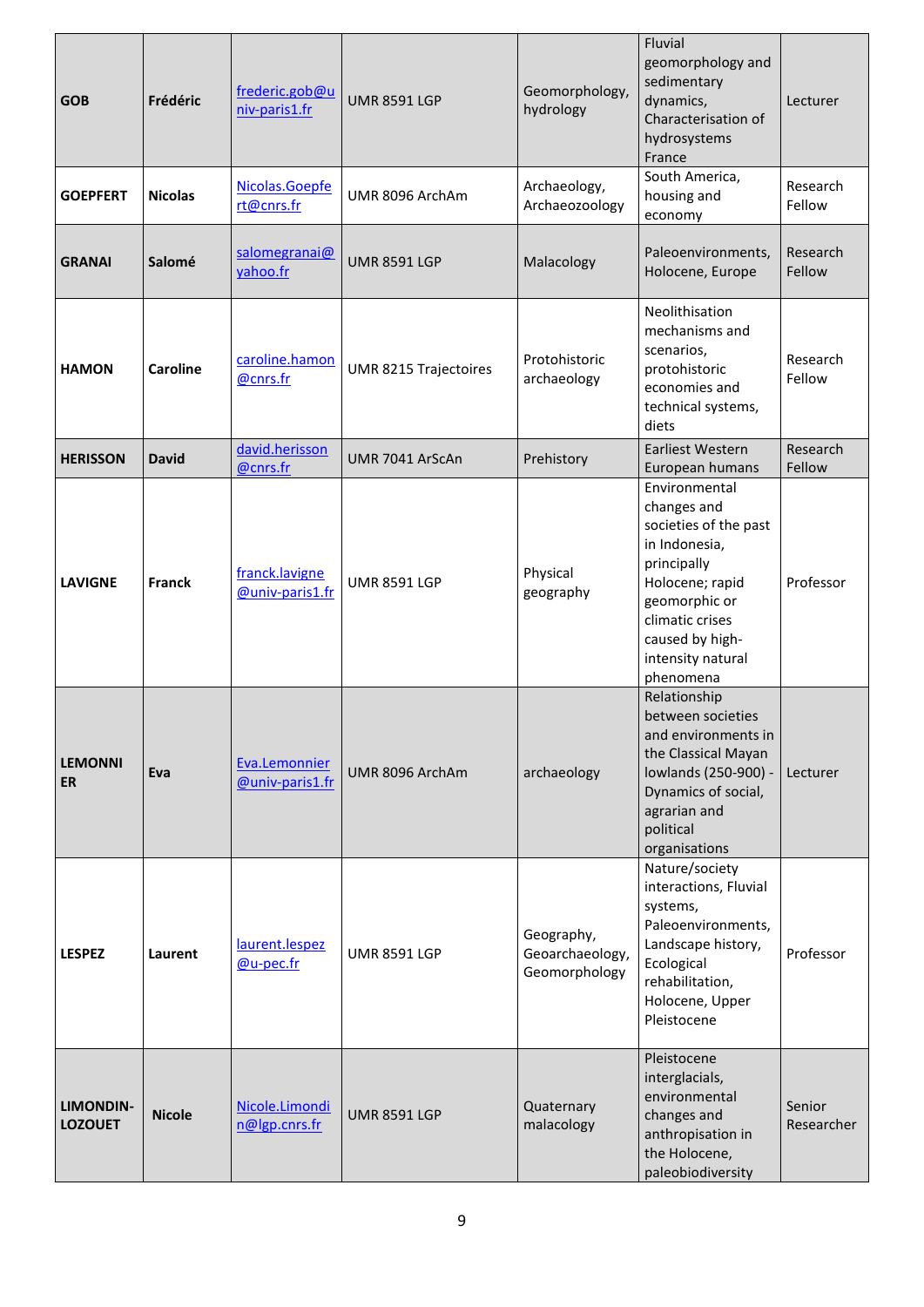| <b>MANOLAK</b><br><b>AKIS</b> | Laurence                 | Laurence.Mano<br>lakakis@cnrs.fr         | UMR 8215 Trajectoires         | Protohistoric<br>archaeology           | <b>Neolithic in France</b><br>and Europe, stone<br>tools, territories                                                                                                                                                                    | Research<br>Fellow   |
|-------------------------------|--------------------------|------------------------------------------|-------------------------------|----------------------------------------|------------------------------------------------------------------------------------------------------------------------------------------------------------------------------------------------------------------------------------------|----------------------|
| <b>MEVEL</b>                  | Ludovic                  | ludovic.mevel<br>@cnrs.fr                | UMR 7041 ArScAn               | Prehistoric<br>archaeology             | Human/environmen<br>t interactions during<br>the Recent and Final<br>Paleolithic;<br>Evolution of techno-<br>economic systems<br>during the<br>recent/final<br>Paleolithic and the<br>Mesolithic; Techno-<br>economics of stone<br>tools | Research<br>Fellow   |
| <b>MOINE</b>                  | <b>Olivier</b>           | Olivier.Moine@<br>Igp.cnrs.fr            | <b>UMR 8591 LGP</b>           | Quaternary<br>malacology               | Glacial<br>paleoenvironments<br>in loessic areas                                                                                                                                                                                         | Research<br>Fellow   |
| <b>NONDEDEO</b>               | <b>Philippe</b>          | philippe nonde<br>deo@yahoo.co<br>m      | UMR 8096 ArchAm               | Archaeology                            | Habitat and use of<br>the environment in<br>Maya regions; LiDAR<br>imagery                                                                                                                                                               | Research<br>Fellow   |
| <b>PASTRE</b>                 | Jean-<br><b>François</b> | jean-<br>francois.pastre<br>@lgp.cnrs.fr | <b>UMR 8591 LGP</b>           | Quaternary<br>geoecology               | Erodo-<br>sedimentary/enviro<br>nment mass<br>balances from the<br>Pliocene to the<br>Anthropocene<br>(Massif Central,<br>Paris basin,<br>Anatolia), morpho-<br>stratigraphy,<br>sedimentology,<br>tephrochronology                      | Senior<br>Researcher |
| <b>PEREIRA</b>                | Grégory                  | gregory.pereira<br>@cnrs.fr              | UMR 8096 ArchAm               | Archaeology                            | Pre-Colombian<br>settlement of high<br>volcanic fields in the<br>Michoacán, Mexico                                                                                                                                                       | Senior<br>Researcher |
| <b>PETIT</b>                  | Christophe               | christophe.peti<br>t@univ-<br>paris1.fr  | UMR 7041 ArScAn               | Archaeology,<br>Geoarchaeology         | Archaeopedology,<br>LiDAR,<br>society/milieu<br>relationship; fluvial<br>socio-ecosystems,<br>territorial dynamic<br>over lengthy time<br>spans                                                                                          | Professor            |
| <b>POMADERE</b>               | Maia                     | maia.pomadere<br>@univ-paris1.fr         | UMR 7041 ArScAn               | Archaeology,<br>Aegean<br>protohistory | <b>Bronze Age</b><br>occupation of Crete<br>(Minoan period),<br>Malia excavations<br>(studies of the<br>habitat and town<br>planning,<br>paleoenvironment).                                                                              | Lecturer             |
| <b>ROBERT</b>                 | <b>Sandrine</b>          | sandrine.robert<br>@ehess.fr             | UMR 8504 Géographie-<br>cités | Archaeology and<br>Geography           | Archaeo-geography                                                                                                                                                                                                                        | Lecturer             |
| <b>ROSSIGNOL</b>              | <b>Benoit</b>            | 0674223141@<br>orange.fr                 | UMR 8210 ANHIMA               | Ancient history                        | Environmental<br>history,<br>paleoclimatology,<br>diseases and the<br>environment                                                                                                                                                        | Lecturer             |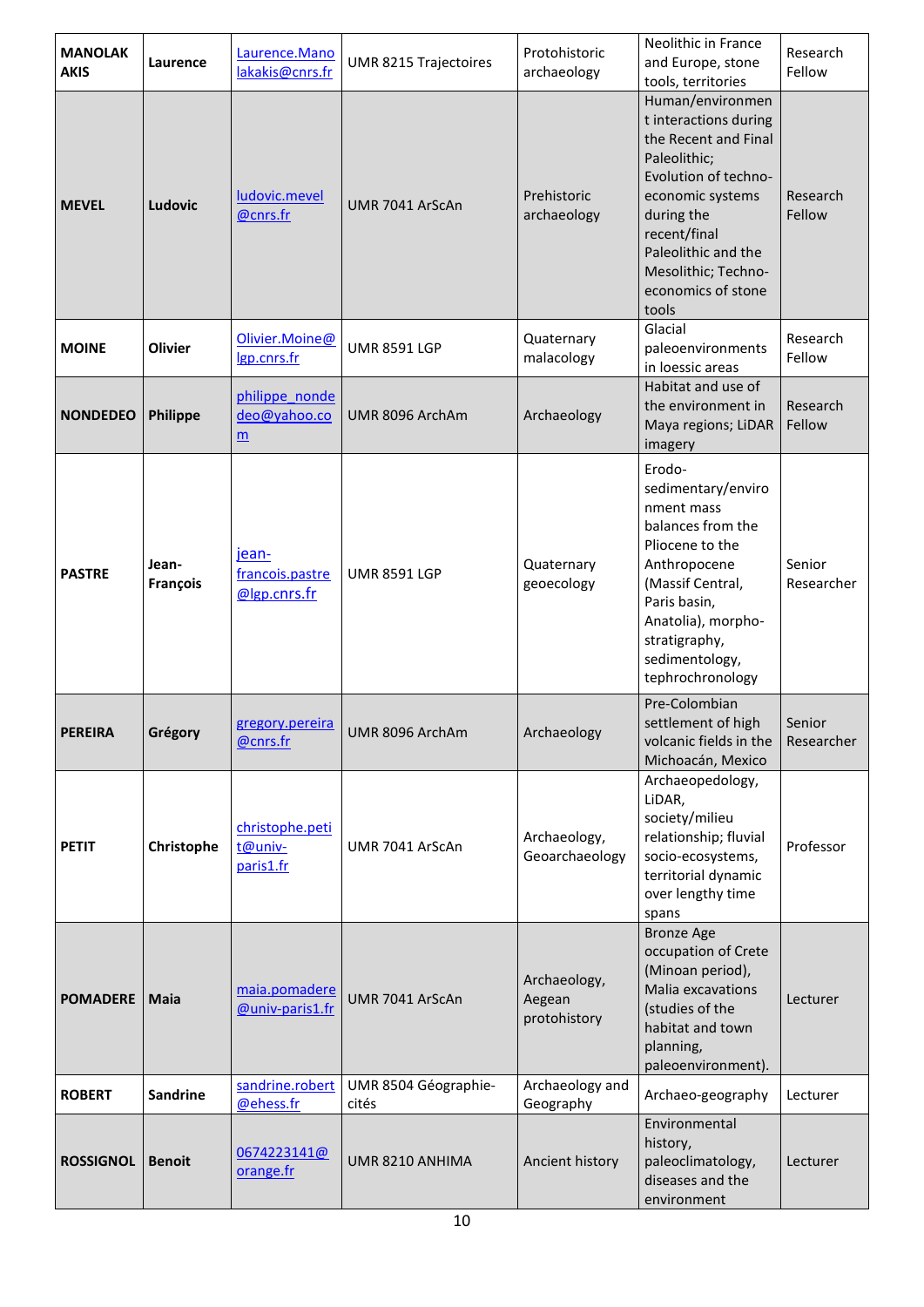| <b>ROSTAIN</b>   | Stéphen        | stephen.rostain<br>@cnrs.fr | UMR 8096 ArchAm       | Archaeology | Amazonia, pre-<br>Columbian cultures,<br>tropical landscapes,<br>Amerindian<br>agronomy                                                                | Senior<br>Researcher |
|------------------|----------------|-----------------------------|-----------------------|-------------|--------------------------------------------------------------------------------------------------------------------------------------------------------|----------------------|
| <b>SORIANO</b>   | <b>Sylvain</b> | sylvain.soriano<br>@cnrs.fr | UMR 7041 ArScAn       | Archaeology | Paleo-settlements,<br>material cultures in<br>the Paleolithic                                                                                          | Senior<br>Researcher |
| <b>TSIRTSONI</b> | Zoï            | zoi.tsirtsoni@c<br>nrs.fr   | UMR 7041 ArScAn       | Archaeology | Habitat and<br>protohistoric<br>societies in Greece<br>and the Balkans,<br>chronology, gap<br>phenomena,<br>production and<br>functions of<br>ceramics | Research<br>Fellow   |
| <b>WELLER</b>    | <b>Olivier</b> | Olivier. Weller<br>@cnrs.fr | UMR 8215 Trajectoires | Archaeology | Migration and<br>colonisation, uses of<br>natural resources<br>and their impact,<br><b>Neolithic</b>                                                   | Research<br>Fellow   |

# **"(Peri-)glacial environments and the populations' strategies"**

| <b>SURNAME</b>  | Given name     | <b>E-mail address</b>                        | Laboratory          | <b>Discipline</b>                                        | <b>Research themes</b>                                                                                                       | <b>Status</b>        |
|-----------------|----------------|----------------------------------------------|---------------------|----------------------------------------------------------|------------------------------------------------------------------------------------------------------------------------------|----------------------|
| <b>ALIX</b>     | Claire         | claire.alix@cnrs<br>$.$ fr                   | UMR 8096 ArchAm     | North American<br>arctic and<br>subarctic<br>archaeology | Settlement of the<br>Bering Strait/Alaska<br>in the Late<br>Holocene, wood<br>technology,<br>dendrology,<br>ethnoarchaeology | Lecturer             |
| <b>ANTOINE</b>  | <b>Pierre</b>  | pierre.antoine<br>@lgp.cnrs.fr               | <b>UMR 8591 LGP</b> | Quaternary<br>geology and<br>paleoenvironme<br>nts       | Chronostratigraphy<br>and European<br>paleoenvironments<br>(loessic and<br>fluviatile mileux)                                | Senior<br>Researcher |
| <b>BODU</b>     | <b>Pierre</b>  | pierre.bodu@c<br>nrs.fr                      | UMR 7041 ArScAn     | Prehistory                                               | Upper Paleolithic,<br>palethnology, lithic<br>technology,<br>man/non-human<br>animal interactions                            | Research<br>Fellow   |
| <b>GOUTAS</b>   | <b>Nejma</b>   | nejma.goutas@<br>cnrs.fr                     | UMR 7041 ArScAn     | Prehistoric<br>archaeology                               | Upper Paleolithic,<br>animal resources,<br>material culture,<br>dissemination of<br>know-how                                 | Research<br>Fellow   |
| <b>LIMONDIN</b> | <b>Nicole</b>  | nicole.limondin<br>@lgp.cnrs.fr              | <b>UMR 8591 LGP</b> | Quaternary<br>continental<br>malacofaunas                | Continental<br>paleoenvironments                                                                                             | Senior<br>Researcher |
| <b>MERCIER</b>  | <b>Denis</b>   | denis.mercier@<br>sorbonne-<br>universite.fr | <b>UMR 8591 LGP</b> | Geomorphology                                            | Paraglacial<br>geomorphology                                                                                                 | Professor            |
| <b>MOINE</b>    | <b>Olivier</b> | olivier.moine@<br>Igp.cnrs.fr                | <b>UMR 8591 LGP</b> | Quaternary<br>continental<br>malacofaunas                | Glacial<br>paleoenvironments<br>in loessic areas                                                                             | Research<br>Fellow   |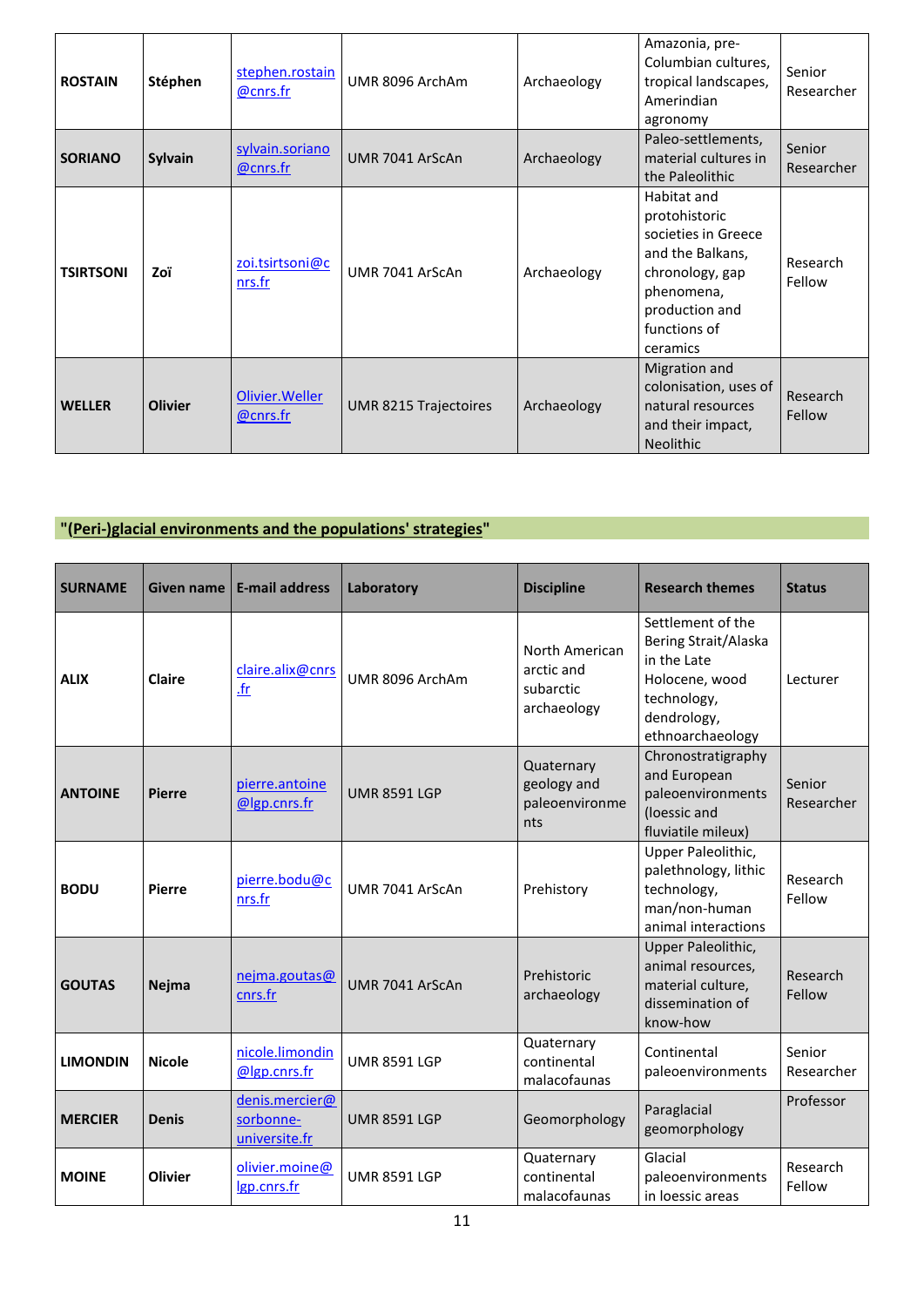| <b>VALENTIN</b> | <b>Boris</b> | boris.valentin@<br>univ-paris1.fr | UMR 7041 ArScAn | Paleolithic<br>archaeology | Evolution of<br>I techniques and<br>societies during the<br>Upper Paleolithic<br>and the Mesolithic | Professor |
|-----------------|--------------|-----------------------------------|-----------------|----------------------------|-----------------------------------------------------------------------------------------------------|-----------|
|-----------------|--------------|-----------------------------------|-----------------|----------------------------|-----------------------------------------------------------------------------------------------------|-----------|

# **"Environmental normativity in the face of climatic disasters"**

| <b>SURNAME</b>                  | Given name      | <b>E-mail address</b>                       | Laboratory            | <b>Discipline</b> | <b>Research themes</b> | <b>Status</b>        |
|---------------------------------|-----------------|---------------------------------------------|-----------------------|-------------------|------------------------|----------------------|
| <b>BAZILLIER</b>                | Remi            | remi.bazillier@<br>univ-paris1.fr           | <b>UMR 8174 CES</b>   | Economics         |                        | Professor            |
| <b>BERTRAND</b>                 | <b>Elodie</b>   | Elodie.Bertrand<br>@univ-paris1.fr          | <b>UMR 8103 ISJPS</b> |                   |                        | Research<br>Fellow   |
| <b>MANDEL</b>                   | Antoine         | Antoine.mande<br>l@univ-<br>paris1.fr       | <b>UMR 8174 CES</b>   | Economics         |                        | Professor            |
| <b>MARTIN-</b><br><b>CHENUT</b> | Kathia          | Kathia.Martin-<br>Chenut@univ-<br>paris1.fr | <b>UMR 8103 ISJPS</b> |                   |                        | Research<br>Fellow   |
| <b>MAUREL</b>                   | <b>Mathilde</b> | mathilde.maur<br>el@univ-<br>paris1.fr      | <b>UMR 8174 CES</b>   | Economics         |                        | Senior<br>Researcher |
| <b>PICAVET</b>                  | <b>Emmanuel</b> | Emmanuel.Plca<br>vet@univ-<br>paris1.fr     | <b>UMR 8103 ISJPS</b> |                   |                        | Professor            |
| <b>ZUBER</b>                    | Stéphane        | Stephane.zuber<br>@univ-<br>paris.1.fr      | <b>UMR 8174 CES</b>   | Economics         |                        | Research<br>Fellow   |

### **"Biodiversity, knowledge, practices and commitments"**

| <b>SURNAME</b>  | Given name l    | <b>E-mail address</b>                            | Laboratory      | <b>Discipline</b>                    | <b>Research themes</b>                                                                                 | <b>Status</b>        |
|-----------------|-----------------|--------------------------------------------------|-----------------|--------------------------------------|--------------------------------------------------------------------------------------------------------|----------------------|
| <b>BERTRAND</b> | Frédéric        | frederic.bertra<br>nd@sorbonne-<br>universite.fr | UMR 8586 Prodig | Environment<br>and risk<br>geography | Coastal<br>biogepgraphy,<br>coastal<br>geosystems, risks,<br>environmental<br>management,<br>geomatics | Professor            |
| <b>BLANC</b>    | <b>Nathalie</b> | nathali.blanc@<br>wanadoo.fr                     | UMR 7533 LADYSS |                                      |                                                                                                        | Senior<br>Researcher |
| <b>CLAUZEL</b>  | Céline          | Celine.clauzel@<br>univ-paris-<br>diderot.fr     | UMR 7533 LADYSS | Geography                            | Écologie du<br>paysage; Réseaux<br>écologiques                                                         | Lecturer             |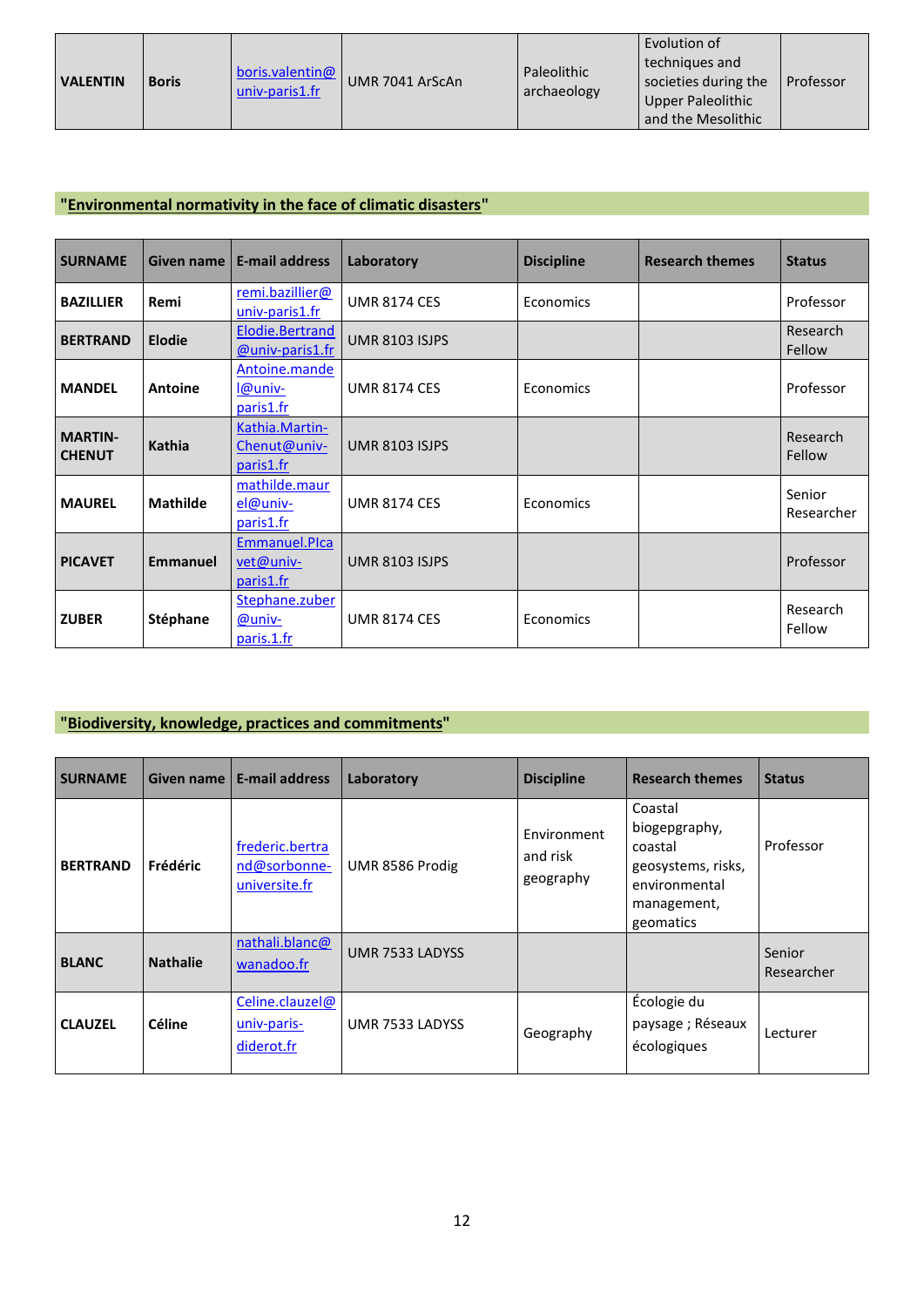| <b>GAUTREAU</b> | <b>Pierre</b>    | pierre.gautreau<br>@univ-paris1.fr | UMR 8586 Prodig     | Geography | Political geography<br>of biodiversity,<br>environmental<br>information,<br>environmental<br>regulation of<br>agriculture    | Lecturer             |
|-----------------|------------------|------------------------------------|---------------------|-----------|------------------------------------------------------------------------------------------------------------------------------|----------------------|
| <b>MARTY</b>    | Pascal           | pascal.marty@<br>univ-paris1.fr    | <b>UMR 8591 LGP</b> | Geography | Agriculture and<br>biodiversity;<br>conservation<br>geography;<br>ecology and / of<br>landscapes                             | Professor            |
| <b>RAIMOND</b>  | <b>Christine</b> | craimond@uni<br>v-paris1.fr        | UMR 8586 Prodig     | Geography | Rural areas,<br>environmental<br>management,<br>social networks<br>and biodiversity                                          | Senior<br>Researcher |
| <b>SAHRAOUI</b> | Yohan            | yohan.sahraoui<br>@univ-paris1.fr  | UMR 8586 Prodig     | Geography | Perceptions<br>paysagères,<br>écologie du<br>paysage, écologie<br>urbaine,<br>changements<br>d'occupation/usag<br>e des sols | Lecturer             |
| <b>SIMON</b>    | Laurent          | Isimon@univ-<br>paris1.fr          | UMR 7533 LADYSS     | Geography | Gouvernance de la<br>biodiversité                                                                                            | Professor            |

# **"Environmental and social dynamics of risk"**

| <b>SURNAME</b>                    |                 | Given name   E-mail address                      | Laboratory      | <b>Discipline</b>                      | <b>Research themes</b>                                                                                                                                               | <b>Status</b> |
|-----------------------------------|-----------------|--------------------------------------------------|-----------------|----------------------------------------|----------------------------------------------------------------------------------------------------------------------------------------------------------------------|---------------|
| <b>ARNAUD-</b><br><b>FASSETTA</b> | <b>Gilles</b>   | gilles.arnaud-<br>fassetta@u-<br>paris.fr        | UMR 8586 Prodig | Geography                              | Hydrological risk                                                                                                                                                    | Professor     |
| <b>BERTRAND</b>                   | <b>Frederic</b> | frederic.bertra<br>nd@sorbonne-<br>universite.fr | UMR 8586 Prodig | Environmental<br>and risk<br>geography | Coastal<br>biogeomorpholog<br>y, Functional<br>approach to<br>coastal<br>geosystems, Risk<br>analysis and<br>management,<br>Environmental<br>management<br>Geomatics | Professor     |
| <b>BETARD</b>                     | <b>François</b> | francois.betard<br>@univ-paris-<br>diderot.fr    | UMR 8586 Prodig | Geography                              | Geodiversity,<br>biodiversity,<br>heritages, risks                                                                                                                   | Lecturer      |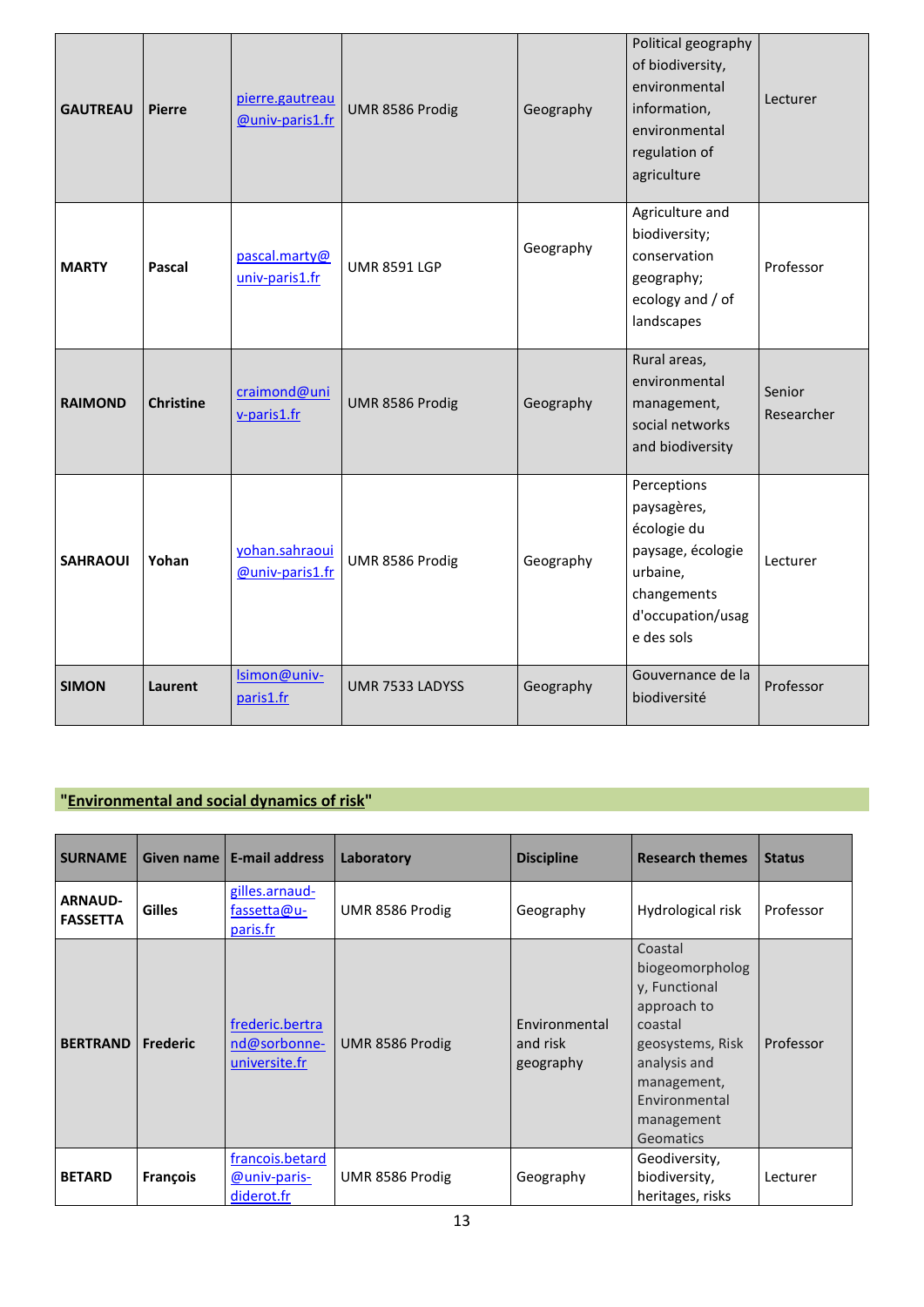| <b>DAHECH</b>                     | <b>Salem</b>     | salem.dahech<br>@gmail.com                    | UMR 8586 Prodig               | Geography,<br>climatology      | urban climate,<br>atmospheric<br>pollution, risk                                                                                                                                              | Professor            |
|-----------------------------------|------------------|-----------------------------------------------|-------------------------------|--------------------------------|-----------------------------------------------------------------------------------------------------------------------------------------------------------------------------------------------|----------------------|
| <b>DUBOS-</b><br><b>PAILLARD</b>  | <b>Edwige</b>    | edwige.dubos-<br>paillard@univ-<br>paris1.fr  | UMR 8504 Géographie-<br>cités | Geography                      | Societies'<br>vulnerability to<br>flood risk, risk<br>perception,<br>analysis and<br>modelling of<br>behaviours in<br>disaster situations                                                     | Lecturer             |
| <b>GAUTIER-</b><br><b>COSTARD</b> | <b>Emmanuèle</b> | Emmanuele.Ga<br>utier@lgp.cnrs.<br>fr         | <b>UMR 8591 LGP</b>           | Geography                      | Fluvial dynamics,<br>climate change,<br>flood risk                                                                                                                                            | Professor            |
| <b>GOELDNER</b>                   | Lydie            | Lydie.Goeldner<br>Gianella@univ-<br>paris1.fr | <b>UMR 8591 LGP</b>           | Geography                      | Coastal<br>geography,<br>environmental<br>geography,<br>natural hazards.                                                                                                                      | Professor            |
| <b>HELLEQU</b><br>IN              | Anne peggy       | ap.hellequin@<br>parisnanterre.f<br>r         | UMR 7533 LADYSS               | Geography                      | Environmental<br>risks, nuisances,<br>spatial<br>representations                                                                                                                              | Professor            |
| <b>JOMELLI</b>                    | Vincent          | vincent.jomelli<br>@lgp.cnrs.fr               | <b>UMR 8591 LGP</b>           | Geomorphology                  | Cryosphere                                                                                                                                                                                    | Senior<br>Researcher |
| <b>LAVIE</b>                      | <b>Emilie</b>    | emilie.lavie@u<br>niv-paris-<br>diderot.fr    | UMR 8586 Prodig               | Geography                      | Water, oasis,<br>irrigation,<br>globalisation                                                                                                                                                 | Lecturer             |
| <b>LAVIGNE</b>                    | <b>Franck</b>    | franck.lavigne<br>@univparis1.fr              | <b>UMR 8591 LGP</b>           | Physical and risk<br>geography | Volcanic<br>geomorphology,<br>tsunamis, natural<br>hazards and<br>disasters                                                                                                                   | Professor            |
| <b>LESPEZ</b>                     | Laurent          | laurent.lespez<br>@lgp.cnrs.fr                | <b>UMR 8591 LGP</b>           | Geography                      | Long-term<br>landscape and<br>environmental<br>dynamics,<br>geomorphology,<br>fluvial system,<br>ecological<br>rehabilitation,<br>sustainable<br>development,<br>fluvial and coastal<br>risks | Professor            |
| <b>METZGER</b>                    | Pascale          | pascale.metzge<br>r@ird.fr                    | UMR 8586 Prodig               | Geography,<br>sociology        | city political<br>public risks<br>prevention crisis                                                                                                                                           | Research<br>Fellow   |
| <b>REGHEZZA</b>                   | <b>Magali</b>    | magali.reghezz<br>a@ens.fr                    | <b>UMR 8591 LGP</b>           | Geography                      | Natural hazards,<br>vulnerability,<br>resilience,<br>adaptation,<br>uncertainty,<br>global changes                                                                                            | Lecturer             |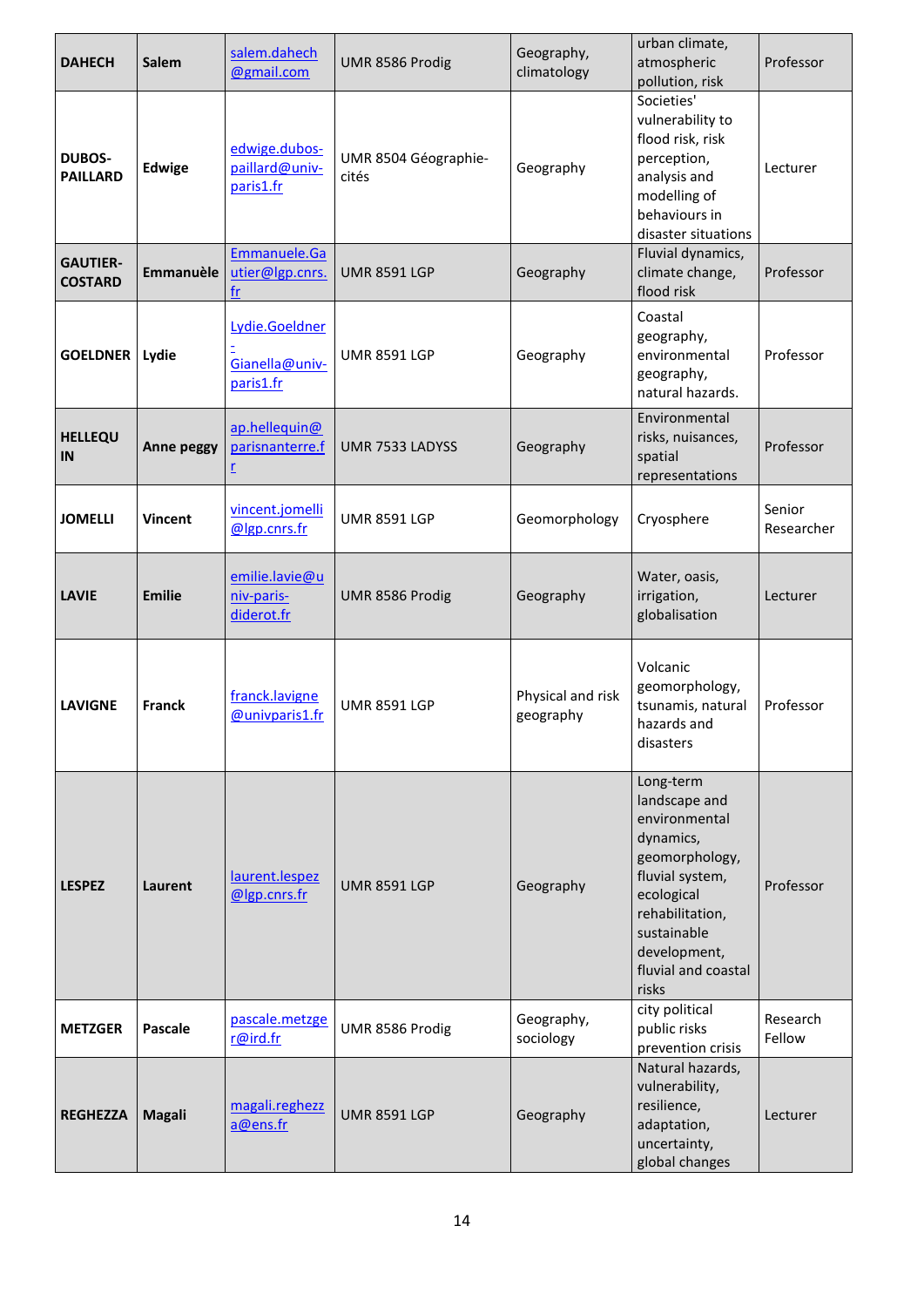| <b>RUFAT</b>    | Samuel        | samuel.rufat@<br><u>u-cergy.fr</u>        | UMR 8504 Géographie-<br>cités | Geography | Risks, large cities,<br>adaptation,<br>representations                                                                                                                                                                      | Lecturer           |
|-----------------|---------------|-------------------------------------------|-------------------------------|-----------|-----------------------------------------------------------------------------------------------------------------------------------------------------------------------------------------------------------------------------|--------------------|
| <b>SIERRA</b>   | <b>Alexis</b> | a.alexis.sierra<br>@gmail.com             | UMR 8586 Prodig               | Geography | Risks and risk<br>management,<br>crises in cities,<br>urban<br>environment,<br>urban fringes                                                                                                                                | Lecturer           |
| <b>TAGLIONI</b> | François      | francois.taglion<br>i@univ-<br>reunion.fr | UMR 8586 Prodig               | Geography | Health risk and<br>shark risk                                                                                                                                                                                               | Professor          |
| <b>VALLÉE</b>   | Julie         | julie.vallee@pa<br><u>risgeo.cnrs.fr</u>  | UMR 8504 Géographie-<br>cités | Geography | Social<br>inequalities,<br>district effects,<br>daily mobility,<br>segregation,<br>access to urban<br>resources,<br>territorialisation<br>of public action,<br>priority<br>geography, health<br>and access to<br>healthcare | Research<br>Fellow |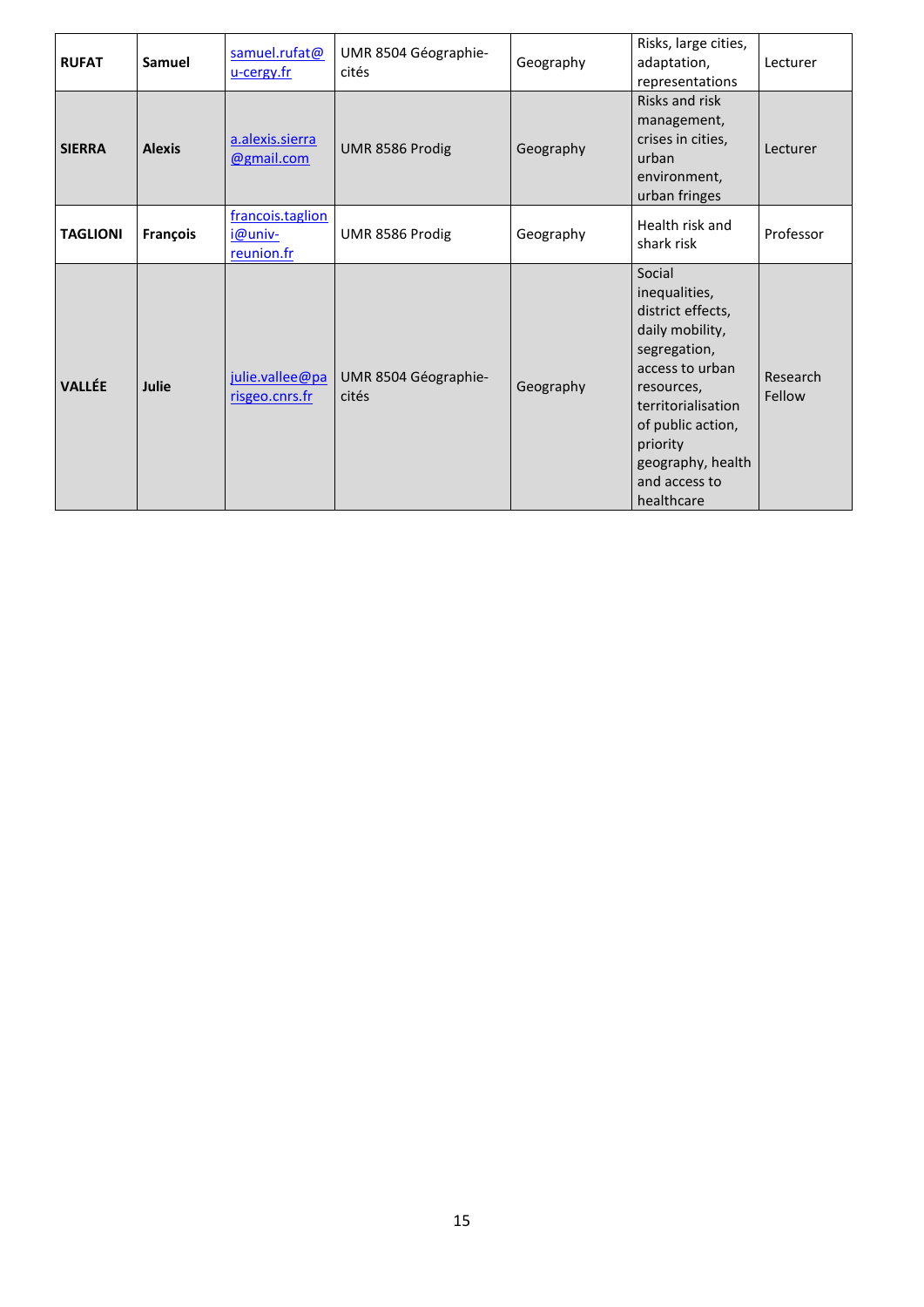# **Scientific focus area 3 – "Mobilities, exchanges and migrations"**

| <b>SURNAME</b>                | Given name              | <b>E-mail address</b>                     | Laboratory       | <b>Discipline</b> | <b>Research themes</b>                                                       | <b>Status</b> |
|-------------------------------|-------------------------|-------------------------------------------|------------------|-------------------|------------------------------------------------------------------------------|---------------|
| <b>ARAGAU</b>                 | <b>Claire</b>           | claire.aragau@<br>parisnanterre           | LAVUE            | Geography         | Peri-urban,<br>secondary hubs,<br>local territories,<br>competition for land | Lecturer      |
| <b>FALIÈS</b>                 | <b>Cécile</b>           | cecile.falies@u<br>niv-paris1.fr          | <b>PRODIG</b>    | Geography         | Metropolitan<br>agriculture, food                                            | Lecturer      |
| <b>GARAMB</b><br>OIS          | Nadège                  | nadege.garamb<br>ois@agroparist<br>ech.fr | <b>PRODIG</b>    | Agronomy          | Agrarian dynamics,<br>family farming                                         | Lecturer      |
| <b>KOFFI-</b><br><b>DIDIA</b> | Adjoba<br><b>Marthe</b> | koffiamarthe@<br>yahoo.fr                 | <b>PRODIG</b>    | Geography         | Rural geography,<br>land use planning,<br>peri-urban                         | Lecturer      |
| <b>PISTRE</b>                 | <b>Pierre</b>           | pierre.pistre@<br><u>parisgeo.cnrs.fr</u> | Géographie-cités | Geography         | Rural spaces,<br>populations,<br>housing,<br>mobilities/migration            | Lecturer      |
| <b>QUEVA</b>                  | Christophe              | Christophe.que<br>va@univ-<br>paris1.fr   | Géographie-cités | Geography         | Local development,<br>planning, small and<br>medium-sized towns              | Lecturer      |

# **"Metropolisation and rural spaces: North/South comparisons"**

# **"Mobilities and spatialities"**

| <b>SURNAME</b> | <b>Given name</b> | <b>E-mail address</b>                             | Laboratory                    | <b>Discipline</b> | <b>Research themes</b>                                                                                                                  | <b>Status</b>        |
|----------------|-------------------|---------------------------------------------------|-------------------------------|-------------------|-----------------------------------------------------------------------------------------------------------------------------------------|----------------------|
| <b>CATTAN</b>  | <b>Nadine</b>     | nadine.cattan<br>@parisgeo.cnrs<br>$.$ fr         | UMR 8504 Géographie-<br>cités | Geography         | Mobility, city,<br>gender,<br>territoriality,<br>relational approach,<br>public space                                                   | Senior<br>Researcher |
| <b>DIDELON</b> | <b>Clarisse</b>   | Clarisse.didelon<br>-loiseau@univ-<br>paris1.fr   | UMR 8504 Géographie-<br>cités | Geography         | World, globalisation,<br>(world) regions,<br>representations                                                                            | Professor            |
| <b>FARET</b>   | Laurent           | faret@univ-<br>paris-diderot.fr                   | UMR 245 CESSMA                | Geography         | International<br>migration, migration<br>networks, migrants<br>and Southern cities,<br>transit migration,<br>spatialities, borders      | Professor            |
| <b>FARGES</b>  | <b>Patrick</b>    | patrick.farges@<br>eila.univ-paris-<br>diderot.fr | <b>EA 337 ICT</b>             | History           | Socio-history of<br>migrations and post-<br>migrations; History<br>of gender and<br>masculinities, Jewish<br>history, German<br>history | Professor            |
| <b>FLEURY</b>  | Antoine           | afleury@parisg<br>eo.cnrs.fr                      | UMR 8504 Géographie-<br>cités | Geography         | Public spaces,<br>commerce and<br>mobilities, from the<br>viewpoint of city-<br>dwellers' practices<br>or public policies               | Research<br>Fellow   |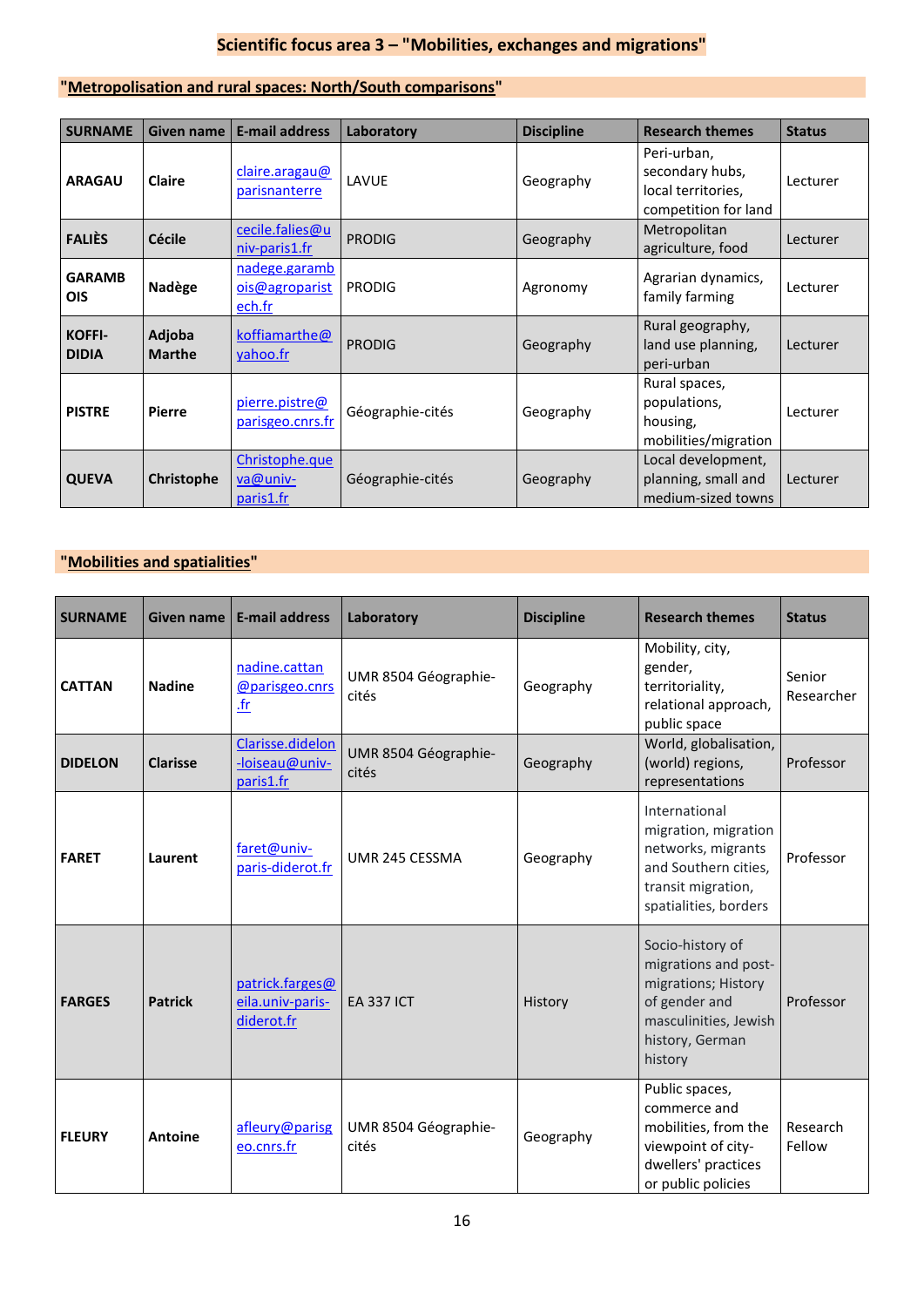| <b>RICHARD</b>               | Yann          | Yann.Richard@<br>univ-paris1.fr   | UMR 8586 Prodig               | Geography | Geopolitics of<br>networks                                                                                                                                | Professor          |
|------------------------------|---------------|-----------------------------------|-------------------------------|-----------|-----------------------------------------------------------------------------------------------------------------------------------------------------------|--------------------|
| <b>SCHMOLL</b>               | Camille       | camilleschmoll<br>@yahoo.fr       | UMR 8504 Géographie-<br>cités | Geography | Gender, generation<br>and family, Asylum<br>and exile, Migration<br>policies, intra-<br>European mobilities,<br>transnationalism,<br>circulation, borders | Lecturer           |
| VACCHIANI<br><b>MARCUZZO</b> | <b>Céline</b> | vacchiani@pari<br>sgeo.cnrs.fr    | UMR 8504 Géographie-<br>cités | Geography | Urban studies,<br>economic<br>trajectories,<br>mobilities                                                                                                 | Lecturer           |
| <b>VALLEE</b>                | Julie         | Julie.vallee@pa<br>risgeo.cnrs.fr | UMR 8504 Géographie-<br>cités | Geography | Daily, location<br>effects, socio-spatial<br>segregation                                                                                                  | Research<br>Fellow |

### **"Cultural territories and circulations of ancient societies"**

| <b>SURNAME</b>                | Given name      | <b>E-mail address</b>                                      | Laboratory                   | <b>Discipline</b>                 | <b>Research themes</b>                                                                                                                       | <b>Status</b>        |
|-------------------------------|-----------------|------------------------------------------------------------|------------------------------|-----------------------------------|----------------------------------------------------------------------------------------------------------------------------------------------|----------------------|
| <b>ANDRIEU</b>                | Chloé           | <b>Chloe.ANDRIEU</b><br>@cnrs.fr                           | UMR 8096 ArchAm              | Archaeology/<br>lithic technology | Raxruha Viejo<br>Project: interactions<br>between the Mayan<br>highlands and<br>lowlands<br>(Guatemala): 250-<br>1520 AD                     | Research<br>Fellow   |
| <b>BODU</b>                   | <b>Pierre</b>   | Pierre.BODU@<br>cnrs.fr                                    | UMR 7041 ArScAn              | Prehistoric<br>archaeology        | Prehistoric societies<br>of the Paris basin                                                                                                  | Research<br>Fellow   |
| <b>BOSTYN</b>                 | Françoise       | francoise.bosty<br>n@univ-<br>paris1.fr                    | UMR 8215 Trajectoires        | Lithic technology                 | Circulation of raw<br>materials, early<br>Neolithic                                                                                          | Professor            |
| <b>CHRISTENS</b><br><b>EN</b> | <b>Marianne</b> | marianne.christ<br>ensen@univ-<br>paris1.fr                | UMR 7041 ArScAn              | Prehistoric<br>archaeology        | Bone tools,<br>technology,<br>maritime and<br>terrestrial hunter-<br>gatherers                                                               | Lecturer             |
| <b>DARRAS</b>                 | Véronique       | veronique.darr<br>as@cnrs.fr                               | UMR 8096 ArchAm              | Archaeology                       | <b>Tres Mezquites</b><br>Project: archaeology<br>of the Lerma alluvial<br>plain (Mexico)                                                     | Senior<br>Researcher |
| <b>DUBOULOZ</b>               | Jérôme          | Jerome.DUBOU<br>LOZ@cnrs.fr                                | <b>UMR 8215 Trajectoires</b> | Spatial analysis                  | <b>Neolithic</b><br>settlements                                                                                                              | Research<br>Fellow   |
| <b>DUPLOUY</b>                | <b>Alain</b>    | Alain.Duplouy<br>@univ-paris1.fr                           | <b>UMR 8215 Trajectoires</b> | Protohistory /<br>Ancient history | Archaeology of<br>ancient Greek cities<br>(10th - 6th century<br>BC)                                                                         | Lecturer             |
| <b>FAUGERE</b>                | <b>Brigitte</b> | brigittefaugere<br>@yahoo.com.m<br>$\overline{\mathbf{x}}$ | UMR 8096 ArchAm              | Archaeology                       | Tigre-Lerma Project:<br>circulations and<br>territories in the<br><b>Tigris and Lerma</b><br>(Mexico) river<br>valleys: 500 BC and<br>600 AD | Professor            |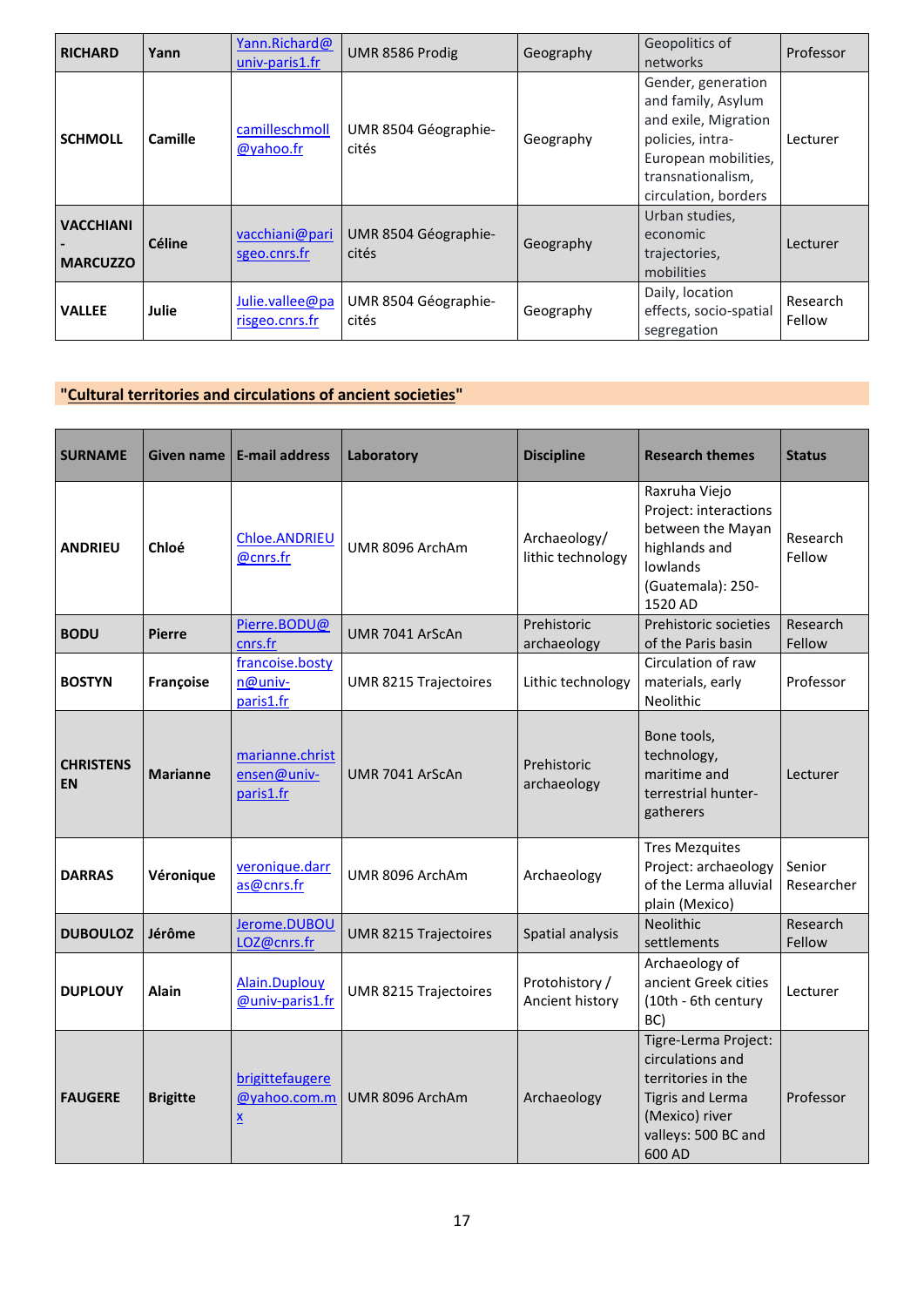| <b>GILIGNY</b>                  | François        | <b>Francois.Giligny</b><br>@univ-paris1.fr | UMR 8215 Trajectoires | Ceramography /<br>Statistical<br>approach                    | European Neolithic,<br>territories and<br>production systems,<br>silex mines, ceramic<br>technology and<br>typology,<br>experimental<br>archaeology,<br>multidimensional<br>statistics, computing<br>in archaeology, 3D<br>and digital<br>archaeology                                                                             | Professor          |
|---------------------------------|-----------------|--------------------------------------------|-----------------------|--------------------------------------------------------------|-----------------------------------------------------------------------------------------------------------------------------------------------------------------------------------------------------------------------------------------------------------------------------------------------------------------------------------|--------------------|
| <b>GOEPFERT</b>                 | <b>Nicolas</b>  | Nicolas.Goepfe<br>rt@mae.u-<br>paris10.fr  | UMR 8096 ArchAm       | Archaeology/<br>archaeozoology                               | Puira Project:<br>settlement of the<br>Piura Valley (Peru).                                                                                                                                                                                                                                                                       | Research<br>Fellow |
| <b>GOMART</b>                   | Louise          | Louise.GOMAR<br>T@cnrs.fr                  | UMR 8215 Trajectoires | Ceramic<br>technology                                        | Analysis of the<br>socio-economic<br>structures and their<br>transformation,<br>understanding of<br>the spatio-temporal<br>trajectories of<br>human groups                                                                                                                                                                        | Research<br>Fellow |
| <b>GOMEZ</b><br><b>COUTOULY</b> | <b>Yan Axel</b> | Yan.GOMEZ@c<br>nrs.fr                      | UMR 8096 ArchAm       | Archaeology/lithi<br>c technology                            | Little Panguingue<br>Creek Project<br>(Alaska)                                                                                                                                                                                                                                                                                    | Research<br>Fellow |
| <b>GOUTAS</b>                   | Nejma           | Nejma.GOUTAS<br>@cnrs.fr                   | UMR 7041 ArScAn       | Prehistoric<br>archaeology                                   | Animal resources<br>(mainly the<br>technical sphere),<br>Upper Paleolithic,<br>man/environment<br>relationship,<br>material culture,<br>innovation/rejection<br>of<br>change/disseminati<br>on of know-how,<br>settlement<br>dynamic/cultural<br>territories/archaeol<br>ogical, experimental<br>and taphonomy<br>reference bases | Research<br>Fellow |
| <b>GUERET</b>                   | <b>Colas</b>    | colas.gueret@h<br>otmail.fr                | UMR 7041 ArScAn       | Use-wear<br>analysis and<br>lithic technology,<br>mesolithic | Site function and<br>mobility systems<br>(tools: identification<br>of activities, spatial<br>organisation and<br>circulation of lithic<br>resources)<br>/ Cultural<br>trajectories and<br>regionalisation<br>phenomena in the<br>early Holocene in<br><b>Western Europe</b>                                                       | Research<br>Fellow |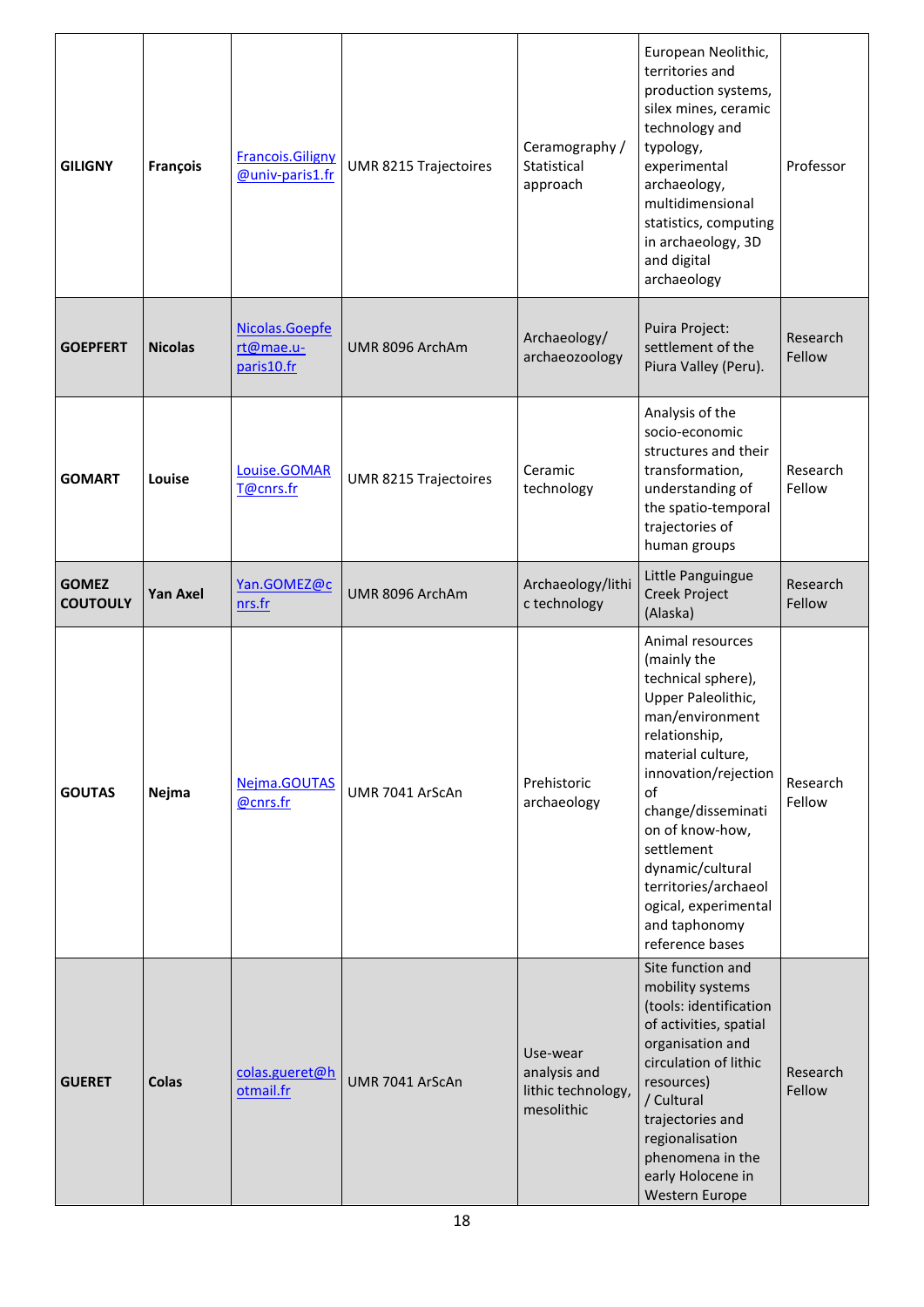| <b>HAMON</b>                  | <b>Caroline</b>  | caroline.hamon<br>@cnrs.fr             | UMR 8215 Trajectoires        | Technology and<br>traceology of<br>macrolithic tools | Organisation of the<br>economic system<br>and social structure<br>of the populations                                                                                                                                                  | Research<br>Fellow   |
|-------------------------------|------------------|----------------------------------------|------------------------------|------------------------------------------------------|---------------------------------------------------------------------------------------------------------------------------------------------------------------------------------------------------------------------------------------|----------------------|
| <b>LEDUC</b>                  | <b>Charlotte</b> | charlotte.leduc<br>@inrap.fr           | <b>UMR 8215 Trajectoires</b> |                                                      | Mobility of<br>mesolithic societies:<br>splitting up of the<br>chain of operations,<br>function and<br>complementarity of<br>sites, circulation of<br>animal resources;<br>nomadisation cycle,<br>settling process                    | Research<br>Fellow   |
| <b>MAIGROT</b>                | Yolaine          | <b>Yolaine.MAIGR</b><br>OT@cnrs.fr     | UMR 8215 Trajectoires        | Bone tools and<br>traceology                         | Socio-economic<br>organisation and<br>structuring of the<br>first sedentary<br>populations                                                                                                                                            | Research<br>Fellow   |
| <b>MANOLAK</b><br><b>AKIS</b> | Laurence         | laurence.manol<br>akakis@cnrs.fr       | <b>UMR 8215 Trajectoires</b> | Lithic technology                                    | European and<br>Balkan neolithic                                                                                                                                                                                                      | Research<br>Fellow   |
| <b>MEVEL</b>                  | Ludovic          | Ludovic.MEVEL<br>@cnrs.fr              | UMR 7041 ArScAn              | Prehistoric<br>archaeology                           | Human/environmen<br>t interactions during<br>the Recent and Final<br>Paleolithic<br>Evolution of techno-<br>economic systems<br>during the<br>recent/final<br>Paleolithic and the<br>Mesolithic<br>Techno-economics<br>of stone tools | Research<br>Fellow   |
| <b>NOLET</b>                  | <b>Emilie</b>    | <u>Emilie.Nolet@u</u><br>niv-paris1.fr | UMR 7041 ArScAn              | Anthropology,<br>ethnoarchaeolog<br>y                | Chiefdom,<br>environment,<br>resources, hazards,<br>atolls, Melanasia<br>(Fiji), Polynesia<br>(French Polynesia)                                                                                                                      | Lecturer             |
| <b>NONDEDEO</b>               | Philippe         | philippe.nonde<br>deo@cnrs.fr          | UMR 8096 ArchAm              | Archaeology                                          | Definition of the<br>Maya lowland<br>territories<br>(hinterland)                                                                                                                                                                      | Research<br>Fellow   |
| <b>PEREIRA</b>                | Grégory          | gregory.pereira<br>@cnrs.fr            | UMR 8096 ArchAm              | Funerary<br>archaeology                              | Uacusecha Project:<br>mobilities and<br>settlement systems<br>in the high volcanic<br>fields of Michoacán<br>(Mexico): 500-1500<br><b>AD</b>                                                                                          | Senior<br>Researcher |
| <b>VALENTIN</b>               | Frédérique       | frederique.vale<br>ntin@cnrs.fr        | UMR 7041 ArScAn              | Paleobiology and<br>funerary<br>archaeology          | Trade and migration<br>in Oceania                                                                                                                                                                                                     | Research<br>Fellow   |
| <b>VALENTIN</b>               | <b>Boris</b>     | boris.valentin@<br>univ-paris1.fr      | UMR 7041 ArScAn              | Prehistoric<br>archaeology                           | Prehistoric art, lithic<br>technology                                                                                                                                                                                                 | Professor            |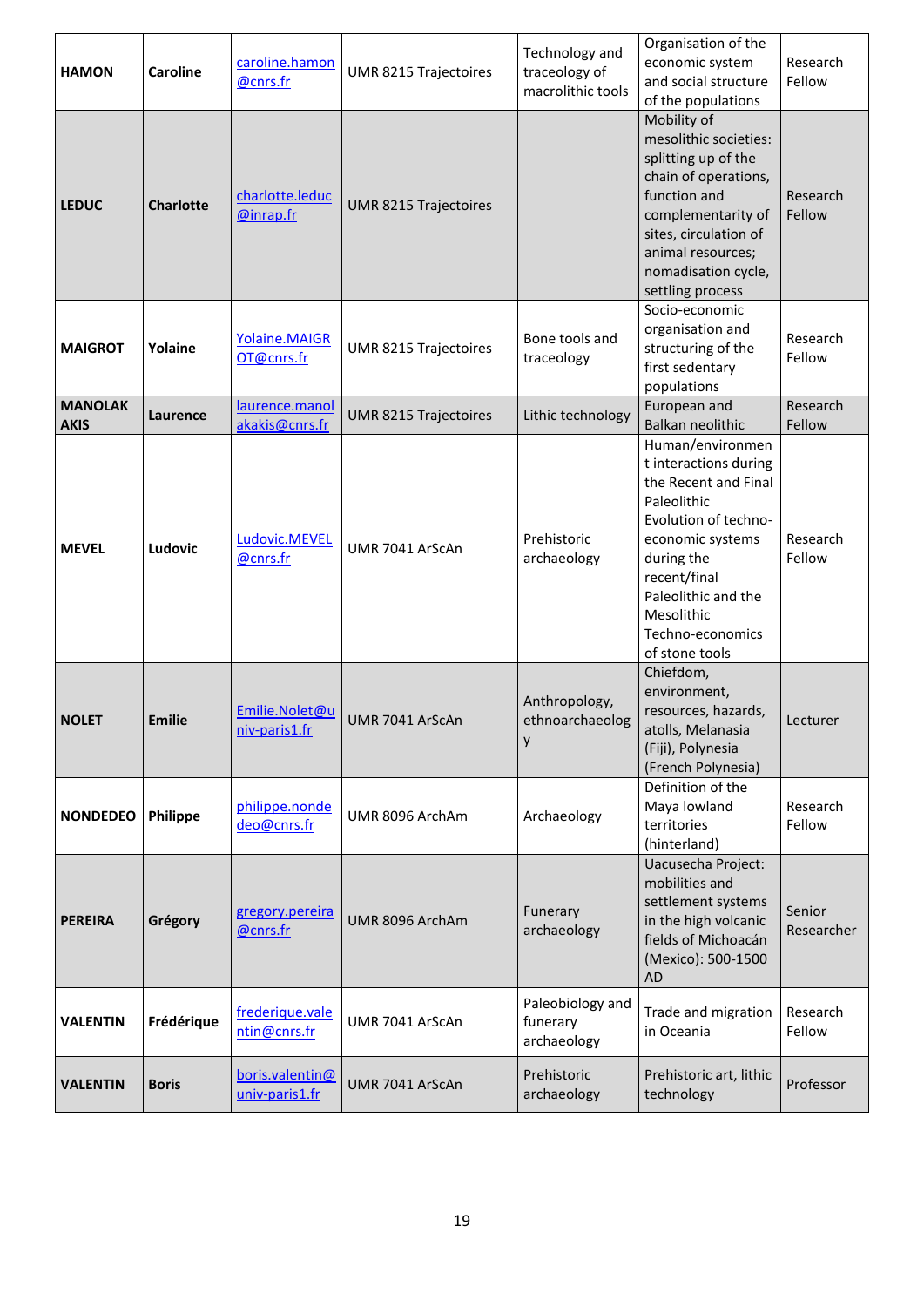| <b>WELLER</b> | <b>Olivier</b> | Olivier.WELLER<br>@cnrs.fr | UMR 8215 Trajectoires | Salt mining | Prehistory of salt<br>since the Neolithic<br>in Europe, seen<br>through a variety of<br>approaches<br>(technology,<br>ethnoarchaeology,<br>historic geography,<br>geomatics,<br>paleoenvironment,<br>geoarchaeology,<br>chemistry) | Research<br>Fellow |
|---------------|----------------|----------------------------|-----------------------|-------------|------------------------------------------------------------------------------------------------------------------------------------------------------------------------------------------------------------------------------------|--------------------|
|---------------|----------------|----------------------------|-----------------------|-------------|------------------------------------------------------------------------------------------------------------------------------------------------------------------------------------------------------------------------------------|--------------------|

# **"Perspectives on networks, infrastructures and services"**

| <b>SURNAME</b>                  | <b>Given name</b> | <b>E-mail address</b>                     | Laboratory                    | <b>Discipline</b>                | <b>Research themes</b>                                                         | <b>Status</b>        |
|---------------------------------|-------------------|-------------------------------------------|-------------------------------|----------------------------------|--------------------------------------------------------------------------------|----------------------|
| <b>AVELINE</b>                  | <b>Natacha</b>    | aveline@jp.cnr<br>s.fr                    | UMR 8504 Géographie-<br>cités | Geography,<br>urban planning     | Land and property<br>issues                                                    | Senior<br>Researcher |
| <b>BARLES</b>                   | <b>Sabine</b>     | sabine.barles@<br>univ-paris1.fr          | UMR 8504 Géographie-<br>cités | Town planning,<br>urban planning | Urban metabolism,<br>territorial ecology                                       | Professor            |
| <b>BAUDET-</b><br><b>MICHEL</b> | Sophie            | sophie.baudet<br>michel@gmail.<br>com     | UMR 8504 Géographie-<br>cités | Geography                        | Urban systems,<br>hazard,<br>vulnerability,<br>dissemination,<br>health, care. | Lecturer             |
| <b>BRETAGNO</b><br>LE           | Anne              | anne.bretagnoll<br>e@parisgeo.cnr<br>s.fr | UMR 8504 Géographie-<br>cités | Geography                        | Cities, networks,<br>territories                                               | Professor            |
| <b>DEBRIE</b>                   | Jean              | Jean.debrie@u<br>niv-paris 1.fr           | UMR 8504 Géographie-<br>cités | Town planning,<br>urban planning | Transport, mobility,<br>public action                                          | Professor            |
| <b>DE</b><br><b>BERCEGOL</b>    | Rémi              | Remi.DEBERCE<br>GOL@cnrs.fr               | UMR 8586 Prodig               | Geography                        | Management of<br>public services,<br>waste                                     | Research<br>Fellow   |
| <b>HEITZ</b>                    | <b>Adeline</b>    | adeline.heitz@l<br>ecnam.net              | EA 4603 LIRSA                 | Town planning,<br>urban planning | Logistics, logistic<br>urban planning                                          | Lecturer             |
| <b>MAREI</b>                    | <b>Nora</b>       | nora.marei@cn<br>rs.fr                    | UMR 8586 Prodig               | Geography                        | Transport,<br>mobilities,<br>development                                       | Research<br>Fellow   |
| <b>MAULAT</b>                   | <b>Juliette</b>   | juliettemaulat<br>@gmail.com              | UMR 8504 Géographie-<br>cités | Town planning,<br>urban planning | Transport, public<br>action, urban<br>projects                                 | Lecturer             |
| <b>LOMBARD</b>                  | Jérôme            | jerome.lombar<br>d@ird.fr                 | UMR 8586 Prodig               | Geography                        | Transport,<br>mobilities,<br>development                                       | Senior<br>Researcher |
| <b>RICHARD</b>                  | Yann              | Yann.richard@<br>univ-paris1.fr           | UMR 8586 Prodig               | Geography                        | Geopolitics of<br>networks                                                     | Professor            |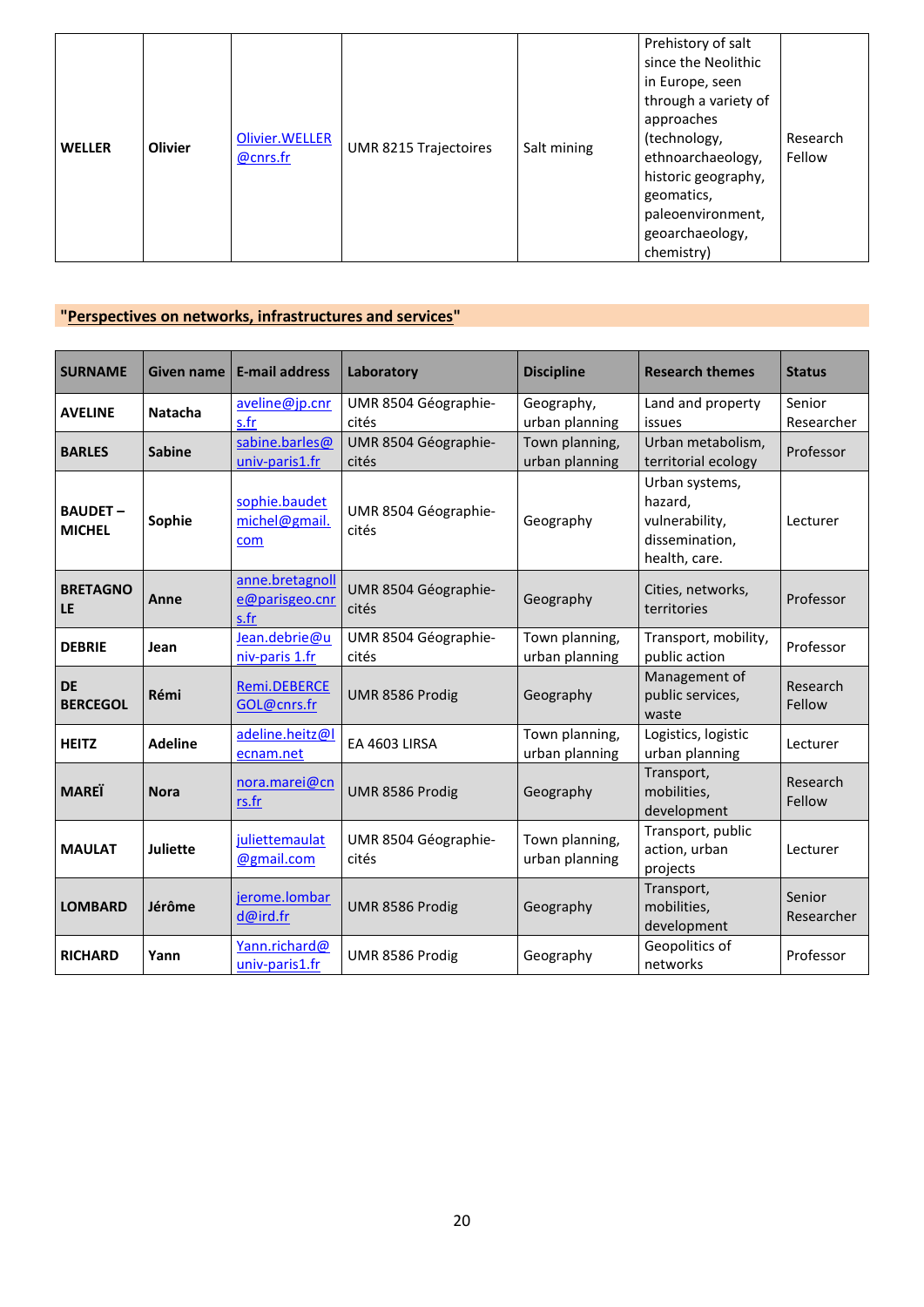# **Scientific focus area 4 – "Methodological innovations and digital tools"**

# **"Images, sounds and territories"**

| <b>SURNAME</b>        | <b>Given name</b> | <b>E-mail address</b>                  | Laboratory                    | <b>Discipline</b>             | <b>Research themes</b>                                                                                                                                                                                                                         | <b>Status</b>        |
|-----------------------|-------------------|----------------------------------------|-------------------------------|-------------------------------|------------------------------------------------------------------------------------------------------------------------------------------------------------------------------------------------------------------------------------------------|----------------------|
| <b>BOULIER</b>        | Joël              | joel.boulier@u<br>niv-paris1.fr        | UMR 8504 Géographie-<br>cités | Geography                     | Forest geography,<br>flood risks,<br>document<br>production,<br>geomatics                                                                                                                                                                      | Lecturer             |
| <b>CHENET</b>         | <b>Marie</b>      | Marie.chenet@<br>univ-paris1.fr        | <b>UMR 8591 LGP</b>           | Geography                     | <b>Glacial and</b><br>periglacial<br>geomorphology,<br>environmental<br>issues, documentary<br>cinema                                                                                                                                          | Lecturer             |
| DE<br><b>BERCEGOL</b> | Rémi              | remi.debercego<br>l@cnrs.fr            | UMR 8586 Prodig               | Geography                     | Basic services, urban<br>policies, governance                                                                                                                                                                                                  | Research<br>Fellow   |
| <b>DUPONT</b>         | Véronique         | veronique.dup<br>ont@ird.fr            | UMR 245 CESSMA                | Demography                    | "Informal" housing,<br>analysis of urban<br>policies with<br>particular regard to<br>eliminating<br>precarious housing,<br>in relation to socio-<br>spatial exclusion<br>processes, socio-<br>spatial dynamics of<br>Southern Asian<br>cities. | Senior<br>Researcher |
| <b>LAVIGNE</b>        | <b>Franck</b>     | Franck.Lavign<br>e@univ-<br>paris1.fr  | <b>UMR 8591 LGP</b>           | Physical<br>geography / risks | Volcanos and<br>tsunamis                                                                                                                                                                                                                       | Professor            |
| <b>MARSHALL</b>       | Anaïs             | anais.marshall<br>@univ-<br>paris13.fr | EA 7338 Pléjade               | Geography                     | Rural geography,<br>local impacts of<br>globalisation,<br>margins, oasis,<br>geomatics,<br>photography                                                                                                                                         | Lecturer             |
| <b>REDON</b>          | <b>Marie</b>      | mredon@yaho<br>o.com                   | EA 7338 Pléjade               | Geography                     | Insularity, gambling,<br>political geography                                                                                                                                                                                                   | Lecturer             |
| <b>SIERRA</b>         | <b>Alexis</b>     | a.alexis.sierra@<br>gmail.com          | UMR 8586 Prodig               | Geography                     | In-city risk and crisis,<br>margins and urban<br>powers                                                                                                                                                                                        | Lecturer             |

# **"Modelling and decision support"**

| <b>SURNAME</b>       | Given name     | <b>E-mail address</b>                    | Laboratory                    | <b>Discipline</b>       | <b>Research themes</b>                                                       | <b>Status</b> |
|----------------------|----------------|------------------------------------------|-------------------------------|-------------------------|------------------------------------------------------------------------------|---------------|
| <b>ANSELME</b>       | <b>Brice</b>   | <b>Brice.Anselme</b><br>@univ-paris1.fr  | UMR 8586 Prodig               | Geography,<br>geomatics | Coastal risks,<br>environmental<br>dynamics,<br>participatory<br>simulations | Lecturer      |
| <b>COMMENG</b><br>ES | <b>Hadrien</b> | hadrien.comme<br>nges@univ-<br>paris1.fr | UMR 8504 Géographie-<br>cités | Geography               | Mobility, planning,<br>modelling, STS                                        | Lecturer      |